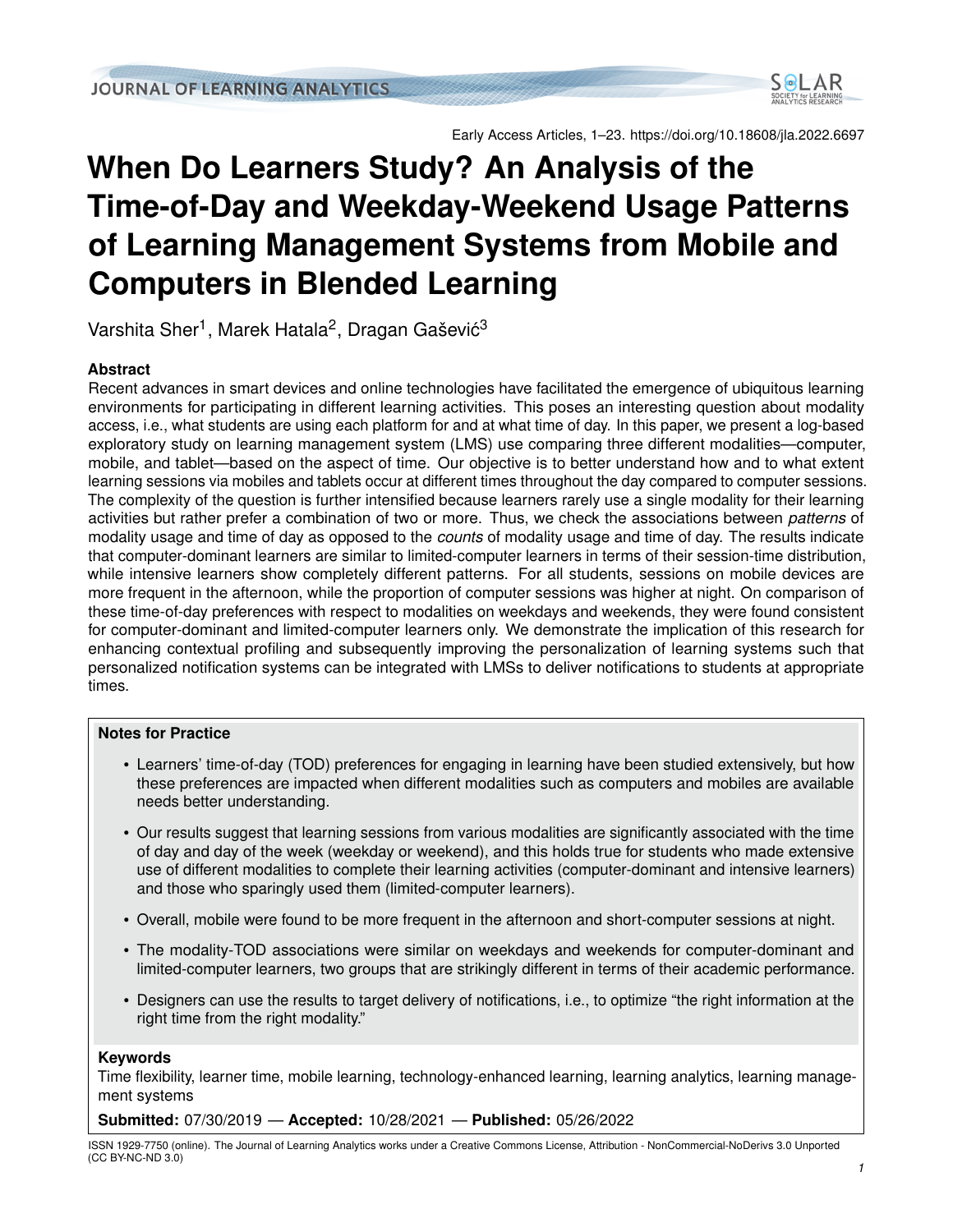

*Corresponding author <sup>1</sup>Email: vsher@sfu.ca; vsher@turing.ac.uk Address: School of Interactive Arts and Technology, Simon Fraser University, 250-13450 102 Avenue, Surrey, British Columbia, V3T 0A3, Canada; Applied Research Centre, Alan Turing Institute, 2QR, John Dodson House, 96 Euston Road, London, NW1 2DB, United Kingdom. ORCID ID: https://orcid.org/0000-0001-9314-7375*

<sup>2</sup>*Email: mhatla@sfu.ca Address: School of Interactive Arts and Technology, Simon Fraser University, 250-13450 102 Avenue, Surrey, British Columbia, V3T 0A3, Canada. ORCID ID: https://orcid.org/0000-0001-7418-9529*

<sup>3</sup>*Email: dgasevec@acm.org Address: Centre for Learning Analytics, Faculty of Information Technology, Monash University, 20 Exhibition Walk, Clayton, VIC 3800, Australia. ORCID ID: https://orcid.org/0000-0001-9265-1908*

# **1. Introduction**

The global diffusion of smartphones and tablets, exceeding the market share of traditional desktops and laptops, has created a unique learning environment and opportunities that span time and space. All of these modalities are continuously used throughout the day to create seamless learning environments such that students spend a significant portion of their time connected through devices—e.g., accessing academic resources, completing assignment tasks, and streaming content. A report by ECAR [\(Pomerantz & Brooks,](#page-21-0) [2017\)](#page-21-0) states that students are generally connected to two or more devices simultaneously, meaning learners consciously choose when to engage with each of these modalities. That implies that students who have a few modality options at their disposal may reflect about time management differently than older generations. Interestingly, while these temporal aspects are extremely important, the time factor, in general, has not received much attention in educational research [\(Barbera, Gros, & Kirschner,](#page-19-0) [2015\)](#page-19-0), and even less attention has been paid to it with respect to various modalities in the learning environment. That is, the question remains as to the behaviour of students when engaging in online learning environments through disparate modalities and points in time. Existing literature has insufficient research in this area, and addressing this gap should enable learning and educational designers to target the delivery of "the right information at the right time from the right modality." Furthermore, knowledge of any associations between time of day and learning sessions taking place could help in implementing well-designed applications that can assist learners to plan a sequence of activities across times and locations. Thus, to better understand how patterns of technological modality use are distributed throughout the day, we conducted this exploratory study.

Existing research suggests that individual differences exist with respect to the technological modality learners prefer to use for their learning. That is, research has found significant impact of students' adopted modality profile, derived from patterns of modality (such as desktops, mobiles) usage for various learning activities, on their academic achievement [\(Sher, Hatala,](#page-22-0) & Gašević, [2019;](#page-22-0) [Stockwell,](#page-22-1) [2010,](#page-22-1) [2013\)](#page-22-2). There also exists a considerable body of literature that suggests that individual differences exist with respect to the time of day learners prefer to work. That is, learners may have a unique chronotype, such as morningness-eveningness preference [\(Loureiro & Garcia-Marques,](#page-21-1) [2015\)](#page-21-1), and these time preferences might even vary depending on the country one resides in [\(Smith et al.,](#page-22-3) [2002\)](#page-22-3). Moreover, we also found evidence in the literature suggesting significant associations between the learner's chronotype score and their academic achievements [\(Randler & Frech,](#page-21-2) [2006;](#page-21-2) [Itzek-Greulich, Randler, & Vollmer,](#page-20-0) [2016\)](#page-20-0). [Romero and Barbera`](#page-21-3) [\(2011\)](#page-21-3) observed the time spent by adult e-learners on learning activities and reported a close relationship between evening time-slot and better academic performance  $(r = 0.6)$  in collaborative activities, whereas both morning  $(r = 0.9)$  and evening  $(r = 0.8)$  were closely related to academic performance for individual activities. Combining the knowledge derived from these two sets of research—i.e., time of day is related to learning outcomes and modality preference is related to learning outcomes—a discernible research question follows: "Does the choice of modality used by learners for their learning activities relate to their preferences for particular time windows during the day?" This is exactly what our research aims to answer.

We evaluate the research question in the context of blended learning, wherein there is an online component (in addition to a face-to-face component) with a substantial study load that requires a significant amount of time to be dedicated to learning activities outside the classroom. This is important because learning that takes place outside the classroom (i.e., online) exhibits self-initiative on the student's part and contributes to the teacher's understanding of the student's behaviour. Assessing temporal patterns for such activities has the potential to tailor the learning experience of learners to their current situation and needs. For instance, it enables learners to learn with less effort, e.g., in terms of time availability for learning. Additionally, for our analyses, we moved from action-level analyses to session-level analyses of student activity. This was done in accordance with suggestions from Barbera and colleagues [\(2015\)](#page-19-0), according to which the level of temporal analyses should be more fine grained, e.g., by taking a more "event-centred" approach (wherein the "event" students engage in is taken as the unit of analysis) instead of a variable-centred approach (wherein variables defined at the student level are taken as the unit of analysis). This is because while the former can be useful for answering research questions that assess relationships among variables, it is only the latter that can "answer research questions pertaining to changes and processes" [\(Barbera et al.,](#page-19-0) [2015,](#page-19-0) p.12).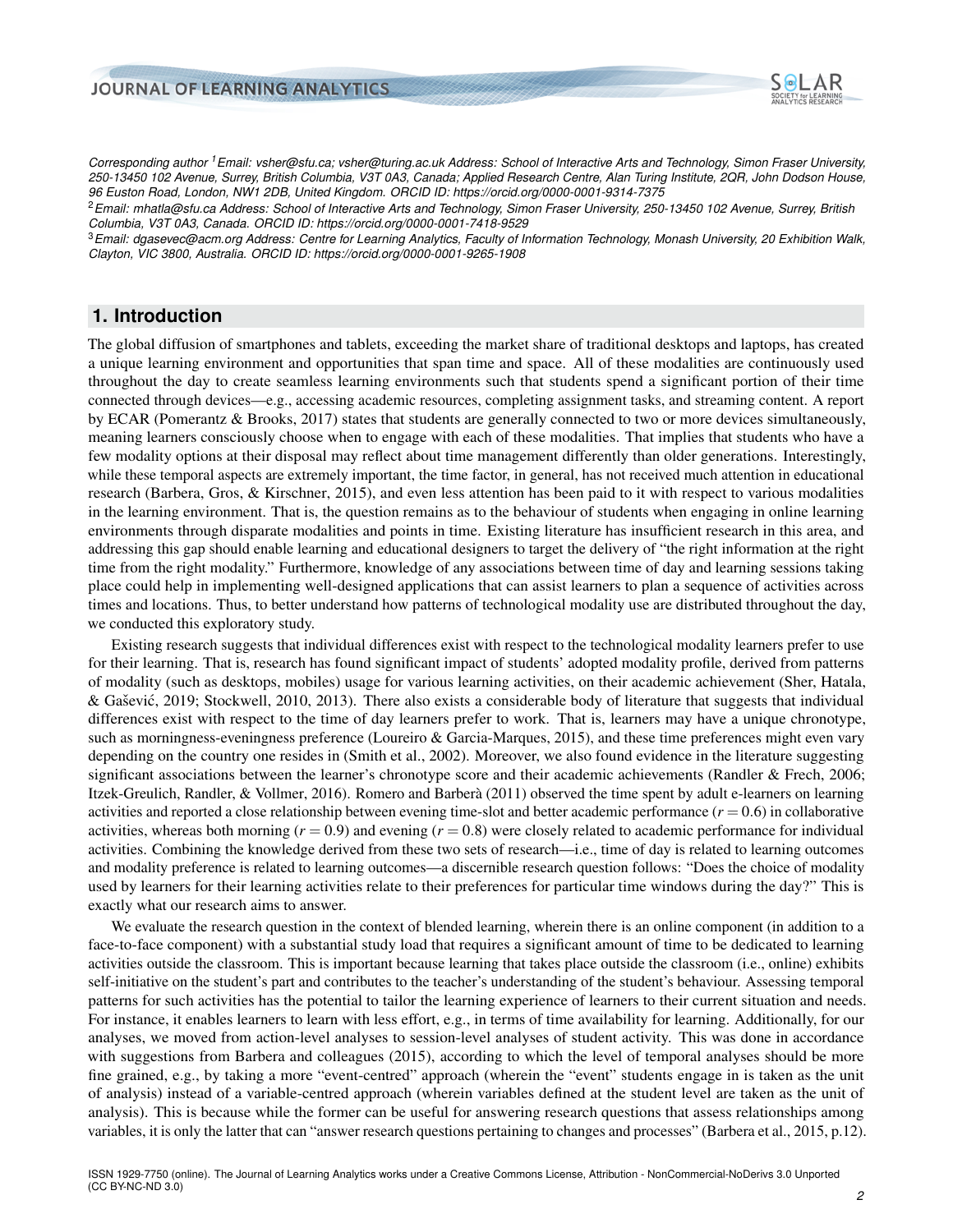

The research is timely, as highlighted in the Special Issue of JLA (2017 and 2018), because there has been a growing concern that temporality has been underexplored in both basic and applied learning research, despite the availability of rich datasets [\(Knight, Wise, & Chen,](#page-20-1) [2017\)](#page-20-1). The authors emphasize the need for clearer conceptual understanding of temporality and its importance for learning. Such research has the potential to strengthen our understanding of how learning evolves over time (data storytelling) and to build a conceptual framework that tackles temporality in specific contexts [\(B. Chen, Knight, &](#page-20-2) [Wise,](#page-20-2) [2018\)](#page-20-2). Thus, our research aims to contribute to the understanding of the temporal construct of time of day against which learning systems can be personalized.

## **1.1 Temporal Study Patterns**

Temporal patterns of student activity, e.g., the sequence and timing of student activity [\(Barbera et al.,](#page-19-0) [2015\)](#page-19-0), have helped in the multifaceted analysis of student learning behaviour. Previous research has stressed the role of temporal patterns in enhancing the predictive capabilities of student data, by focusing on either the order in which students engage in an activity or the timing of engaging in activities themselves [\(Greiff, Scherer, & Kirschner,](#page-20-3) [2017;](#page-20-3) [Saqr, Nouri, & Fors,](#page-21-4) [2019;](#page-21-4) [Ahmad Uzir,](#page-19-1) Gašević, Matcha, Jovanović, & Pardo, [2020\)](#page-19-1). [Leeuwen, Bos, Ravenswaaij, and Oostenrijk](#page-21-5) [\(2019\)](#page-21-5) expanded on the idea by incorporating instructional conditions (flipped classroom model and enhanced hybrid model) along with temporal patterns of weekly activity to determine and interpret the relation between study activities (such as accessing the course book, web lectures) and course performance. Within MOOCs, [Boroujeni and Dillenbourg](#page-19-2) [\(2018\)](#page-19-2) investigated the study patterns and performed temporal analysis of learners' longitudinal behaviours during the assessment period (of video-watching, submitting, auditing, and being inactive), concluding that fluctuations in learning approaches were easily identifiable with temporal analysis and could indicate students encountering difficulties. In addition to MOOCs, online behaviours in small private online courses have also been studied using temporal analysis, wherein students' online behaviour during a semester was used to identify significant transitions between interactions with content, peers, and instructors [\(Cheng, Liu, Sun, Liu, & Yang,](#page-20-4) [2017\)](#page-20-4). While most of these aforementioned studies investigated temporal patterns within an individual learning setup, Malmberg, Järvelä, and Järvenoja [\(2017\)](#page-21-6) used temporal analysis to examine when the different processes of regulated learning (i.e., co-regulated, self-regulated, and socially shared regulated) and task execution typically occurred during different stages in collaborative learning.

#### **1.2 Time and Modality Flexibility in Learning**

There is consensus among researchers and educators regarding the idea that learning takes time [\(Kolari, Savander-Ranne,](#page-20-5) [& Viskari,](#page-20-5) [2008;](#page-20-5) [Wolk,](#page-22-4) [2001\)](#page-22-4). However, the rationale behind *when* this time is devoted to out-of-class learning, mainly using different modalities, needs better understanding. While many researchers have examined the concept of time flexibility from instructional and organization viewpoints [\(Arneberg et al.,](#page-19-3) [2007;](#page-19-3) [McGorry,](#page-21-7) [2003\)](#page-21-7), only a limited number of papers have looked at the associations between time flexibility and modality usage from the learner's perspective, and only in very specific application domains. The results of the study by [Stockwell](#page-22-2) [\(2013\)](#page-22-2) reveal that learners typically use different modalities depending on the time of day to partake in vocabulary activities for an English language learning task. Mobile phone usage took place mostly throughout the morning or very late at night, typically at home, and there was no usage at all in the afternoon or in the evening. In contrast, when using personal computers (desktop or laptop), learners tend to focus their usage in blocks in the afternoon (at university) or after midnight (at home). Similar results were obtained by [Casany Guerrero, Alier Forment,](#page-20-6) [Galanis, Mayol Sarroca, and Piguillem Poch](#page-20-6) [\(2012\)](#page-20-6), who studied learning management system (LMS) use and witnessed a rise in mobile activity at night (8 p.m. to midnight), while desktop activity dropped during the same hours. [Song, Ma, Wang, and](#page-22-5) [Wang](#page-22-5) [\(2013\)](#page-22-5) looked specifically at user search behaviour on commercial search engines, and the results of their study revealed significant differences in usage times of three main modalities—desktop, mobile, and tablet—to perform search queries. The queries from desktop were performed mostly during working hours (8 a.m. to 5 p.m.), whereas mobile and tablet usage peaked during the evening (6 p.m. to 10 p.m.).

While much has been revealed from the aforementioned studies, associations between modality use and time of day need to be investigated further in blended learning environments. Moreover, the associations need to be investigated at the level of sessions (sequence of actions) as opposed to individual actions. (Note: The learning action in our study is the smallest unit of student activity in the LMS that is captured by the logging mechanism, for instance, clicking on a link to access an assignment or posting a message to a discussion forum.) Researching these associations will present us with much more nuanced insights into within-session use of modalities and their distribution across different times of day. For instance, looking at actions alone might let us make statements such as "desktops are used more frequently at night," whereas granular low-level interpretations of the composition of students' learning sequences as actions performed on different modalities will allow us to understand the extent to which different usage patterns appear across different parts of day—e.g., "longer sessions on the desktop occur in the morning" and "shorter desktop sessions are more frequent at night."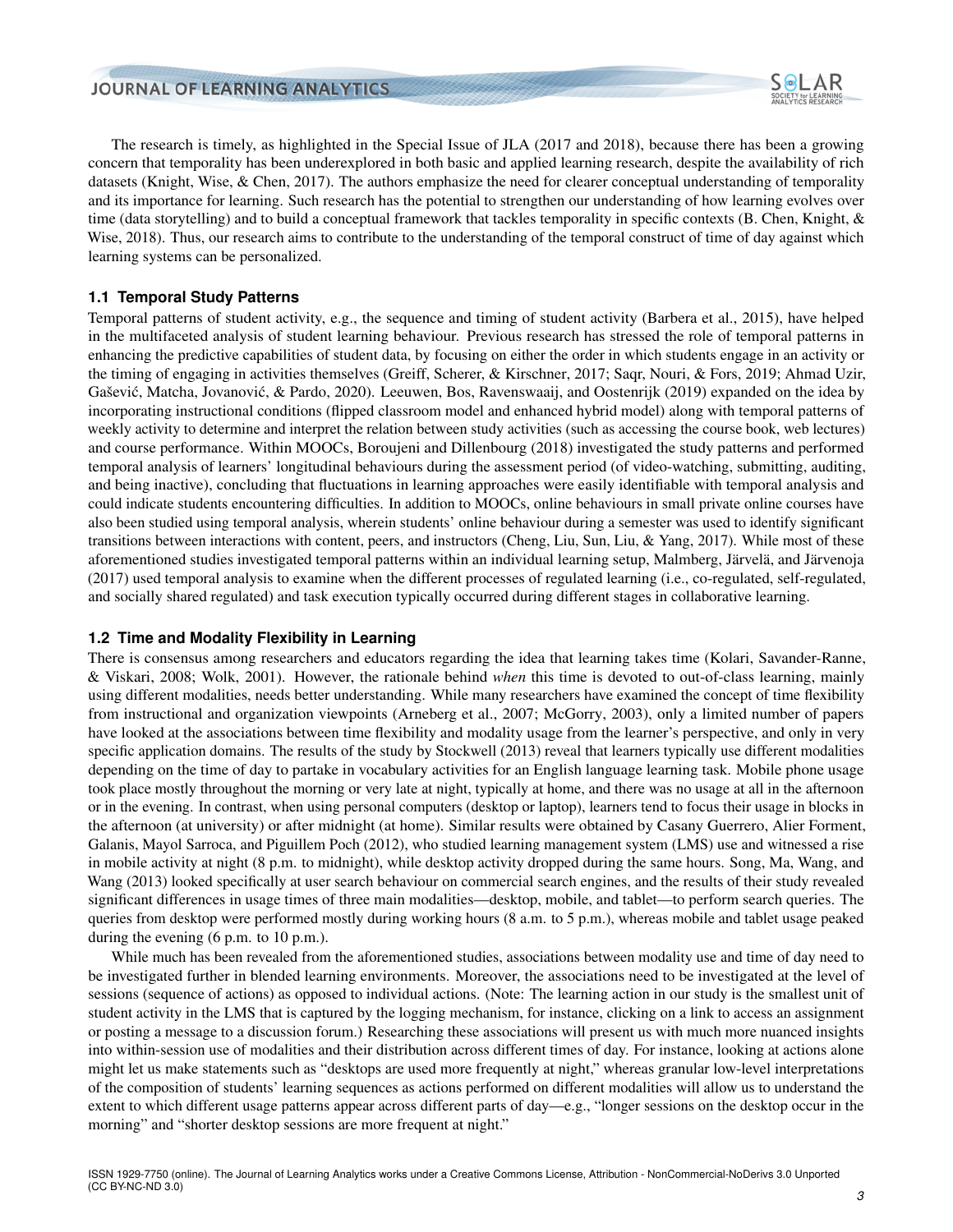

## **1.3 Research Questions**

In this paper, we look at LMS use from different modalities across a 24-hour day. Since the LMS content (assignments, resources, course content) can be accessed at all times (i.e., the LMS provides instructional flexibility to some extent), learners may choose to interact with it at any time depending on their availability. The choice of time for interaction could in turn be dictated by professional, social, and family commitments. That is, the regulation of learning using the LMS places the responsibility for time management on the learners themselves. The decision to work on mobile or on desktop, from home or at the library, in the afternoon or late at night, depends very much on the available technological modalities, the task the student wants to accomplish, the suitability of the environment the student is in, their own preference, and many other factors. Moreover, the nature of learning outside the classroom (this being in school, at home, or in transit), with various modalities available, makes it difficult to determine how learners engage in learning activities. For instance, are there any differences in completion rates between sending a reminder at 9 a.m. or at 9 p.m., or what impact would a proactive intervention, such as a reminder sent by the system or instructor, have on student learning when received on a modality situated in some physical context, without considering if the student can act on it or not? For this reason, research that enables tracking any associations between devices and time of day can shed light on the potential benefits of each day slot, potentially leading to better design of learning task and recommender systems.

The research questions, thus, are as follows:

- 1. RQ1: Are there any associations between time of day and the patterns of modality usage for different learners in a blended learning environment?
- 2. RQ2: Are these associations different on weekends than on weekdays?

#### **1.4 Significance of the Study**

This study contributes to several important viewpoints. *First*, "learners are perpetually in a context" [\(Sharples,](#page-21-8) [2015\)](#page-21-8), and there has been growing interest in contextual profiling (i.e., context-aware recommendations) within fields akin to mobile learning [\(Lima, El-Bishouty, & Graf,](#page-21-9) [2013;](#page-21-9) [Tortorella & Graf,](#page-22-6) [2012;](#page-22-6) [Parsons,](#page-21-10) [2016;](#page-21-10) [Xu, Zhu, Zhang, & Gu,](#page-22-7) [2008\)](#page-22-7) to allow for a more authentic learning experience aimed at providing adaptivity and personalization. A crucial precursor to creating such systems is understanding how learning in the presence of various modalities is apportioned across a day. Given the amount of information learners have to cope with, knowledge of the temporal context of a learning session (possibly comprising a combination of modalities) can provide valuable insight into the "contextual profiling" mechanism since it will capitalize on the learner's schedule for engaging in different learning-related activities. *Second*, while all the different modalities are definitely a part of a person's learning environment and readily at their disposal, it is not necessary that they be continuously used, as some might be led to believe. This is an important consideration because it questions how often and how regularly users engage with a modality during a learning session, and, depending on the time of day, whether it would be beneficial to display different information through a particular modality. We explore this in our paper. *Third*, the time factor has only been cursorily studied, in relation to working hours, time-flexibility, time-on-task, time of day, and day of the week, and it would be informative to see if the results are consistent across different modalities too. *Last*, as pointed out in the systematic review by Chen and colleagues [\(2020\)](#page-20-7), many researchers struggle with ubiquitous smart-learning environments and their design for supporting personalized learning. To resolve this struggle, designers and teachers need to have a basic understanding of various time characteristics associated with different modalities and how best they can be used. For instance, evening being the commuting time for many may restrict the use of desktop personal computers, while mobile phones, owing to their portability, may be better for use over a short span of time [\(Rogers, Connelly, Hazlewood, & Tedesco,](#page-21-11) [2010;](#page-21-11) [Casany Guerrero et al.,](#page-20-6) [2012\)](#page-20-6).

## **2. Methods**

## <span id="page-3-0"></span>**2.1 Study Context**

In this study, we analyzed the data produced by second- and third-year undergraduate students in two programming-oriented courses at a Canadian university. The data were collected over two semesters (Fall 2017 and Spring 2018) from students who were in the same time zone (Pacific Standard Time). Each course lasted 13 weeks and had a combined enrollment of 121 students  $(83+38)$ . The courses used blended delivery, utilizing the university's LMS to support learning activities and students' overall schoolwork. The students were experienced in using the LMS because they had used it on a day-to-day basis in prior courses. The LMS hosted access to reading material; posted lecture slides, tutorial materials, general course information, weekly or bi-weekly course assignments, and grades; and allowed assignment submission and participation in online discussion activities. In addition to the web-browser versions of the LMS (accessible on desktop/laptop/tablet/mobile), students had access to the mobile app version provided by the LMS vendor. On comparison of the features and functionalities offered by the two versions, no apparent differences were revealed.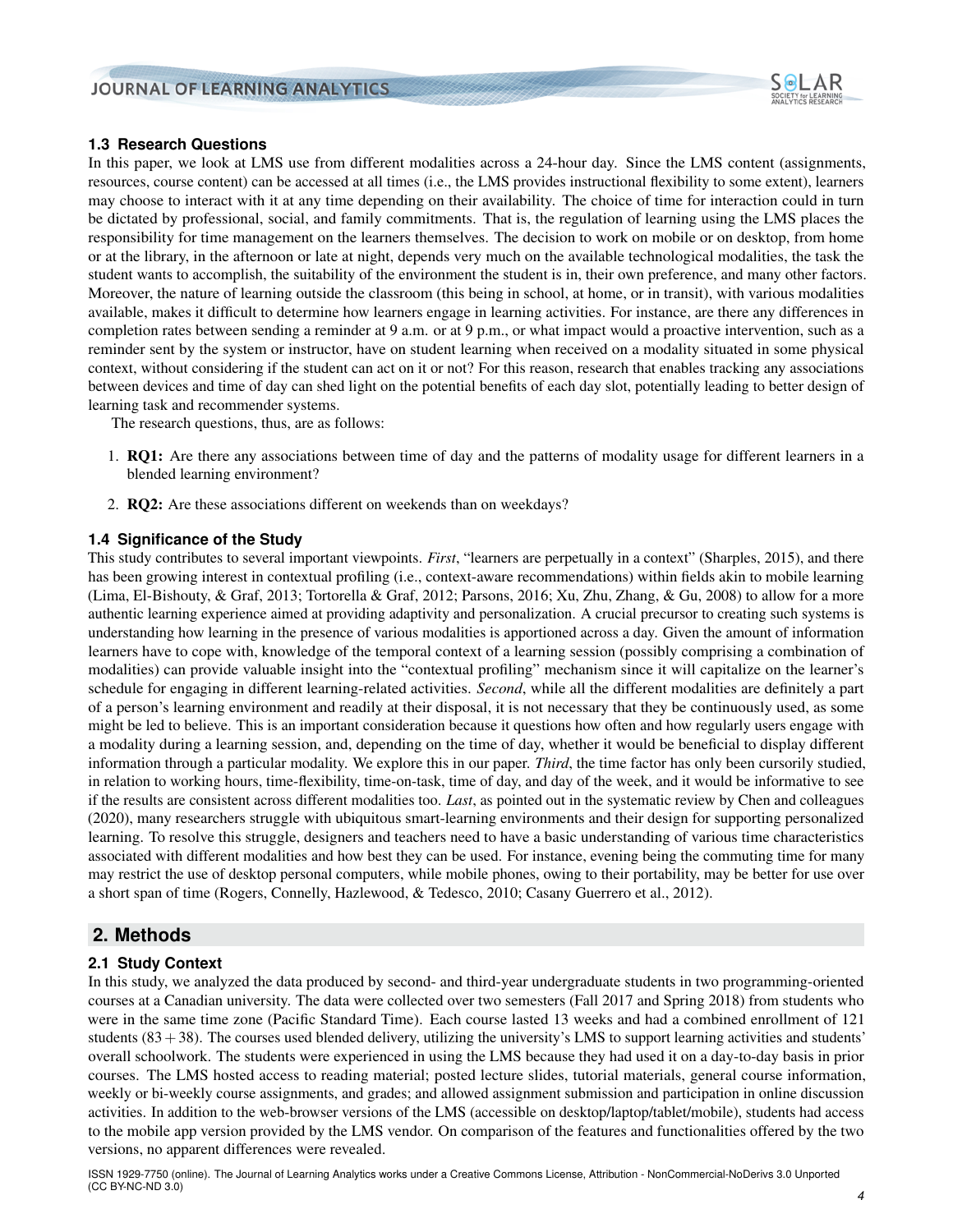

Both courses were similar in structure, having a two-hour face-to-face lecture per week, a two-hour in-lab tutorial per week, and weekly two-hour tutorials. Both courses contained assignments, quizzes, and exams, and the third-year course had an additional component of online discussions. Assignments, four in each course, were all individual, comprising programming tasks developed in the programming environment outside the LMS. The assignment specifications were posted in the LMS, students submitted assignments via the LMS, and they received feedback and grades as comments in the LMS. The grades for discussions were posted in the LMS as well. Students could plan their studying using the LMS calendar, where deadlines for all learning activities were posted.

#### **2.2 Learning Traces and Study Sessions**

The study used the interaction trace data from students' engagement with the LMS. Students self-regulated their participation in the course activities, guided by the course requirements and deadlines. The use of technological modalities was the choice of each student. Each student action in the LMS was logged with the following data: student ID, course ID, type of learning action, action URL, session number, start time (including date), end time, and user-agent.

To group the actions into sessions, we consider a time gap of more than 30 minutes to be a new session. The choice of 30 minutes was data driven, based on each action requiring a reasonable number of minutes, and to allow time for quick breaks within the same session. Once the study sessions were extracted from the events data (see Sher and colleagues [\(2019\)](#page-22-0) for details on the extraction process), they were filtered to remove any outliers, which resulted in 18,895 study sessions across 120 students (one student was deemed as an outlier; this student registered an excessively high number of study sessions (506 sessions, compared to a median of 206)).

#### **2.3 Data Analysis Techniques**

#### **2.3.1 Pre-processing Data**

Four main steps were involved in pre-processing the logged data consisting of all possible clicks.

First, the modality of access associated with each event in the log data was determined by examining the user-agent field, resulting in four broad categories: computer (desktop and laptop, i.e., larger screens with high resolution, used for sustained long-term work periods and complex tasks) and mobile, tablet, and unknown (for all unclear modalities). Note: The mobile and tablet category included both LMS versions that could be possibly used on cellphones (see Section [2.1\)](#page-3-0), i.e., web browser and dedicated LMS application.

Second, the time of day associated with each learning session was determined using the start time and time spent on the learning session and categorized into four broad time-of-day (TOD) categories, intuitively<sup>[1](#page-4-0)</sup>: morning (5 a.m. to noon), afternoon (noon to 6 p.m.), evening (6 p.m. to 9 p.m.), and night (9 p.m. to 5 a.m.). Time spent on the events in a session<sup>[2](#page-4-1)</sup> was calculated using the difference between the start times of two logged events. This is a common technique used previously in many studies (Kovanović, Gašević, Joksimović, Hatala, & Adesope, [2015;](#page-20-8) [Macfadyen & Dawson,](#page-21-12) [2010;](#page-21-12) [Lust, Elen, & Clarebout,](#page-21-13) [2013\)](#page-21-13), with the underlying assumption that the entirety of the time between two logged events was spent on a particular learning activity. Such assumptions are widespread and inevitable for time-on-task estimations in learning analytics. A learning session belonged to a TOD category depending on where the majority of time during the learning sessions was spent. For example, if a learning session began at 11 a.m. but went on until 4 p.m., it was categorized as an afternoon session (even though it began in the morning) since out of a total time spent of five hours, four hours were spent on learning actions in the afternoon.

Third, the day of the week category associated with each learning session was determined from the date of the learning action, which was derived from the start time of the activity. The "weekend" category consisted of learning sessions starting on a Saturday or Sunday, and the "weekday" category comprised learning that occurred Monday to Friday.

#### <span id="page-4-2"></span>**2.3.2 Technological-Modality Sequence Analysis**

In order to investigate the research questions in this study, we first examined the presence of patterns in students' use of several technological modalities. To do so, each session was encoded as a sequence of modalities using a representation format of the TraMineR R package [\(Gabadinho, Ritschard, Mueller, & Studer,](#page-20-9) [2011\)](#page-20-9) (see Sher and colleagues [\(2019\)](#page-22-0) for details on the interpretation of TraMineR sequences). Examples of the derived learning sequences are as follows: Sequence1: *mobile—mobile—computer* and Sequence2: *computer—tablet—computer—computer*.

#### **2.3.3 Clustering**

We used agglomerative clustering based on Ward's method [\(Trevor, Robert, & Friedman,](#page-22-8) [2009\)](#page-22-8) for two kinds of clustering sequence clustering and student clustering. For both kinds of clustering, the details on clustering algorithm, distance measures,

<span id="page-4-0"></span><sup>&</sup>lt;sup>1</sup>By *intuitively*, we mean time slots that better align with how students might organize their day. This was further corroborated using a short survey we did with 10 participants from our department, asking them to discretize time into the four main time intervals.

<span id="page-4-1"></span><sup>&</sup>lt;sup>2</sup>Time spent on the last event in a session was set at a cut-off limit measuring 15 minutes. This was done because the LMS does not record explicit logout events, as a result of which there was no way of accurately knowing how much time was spent on the last event in a session.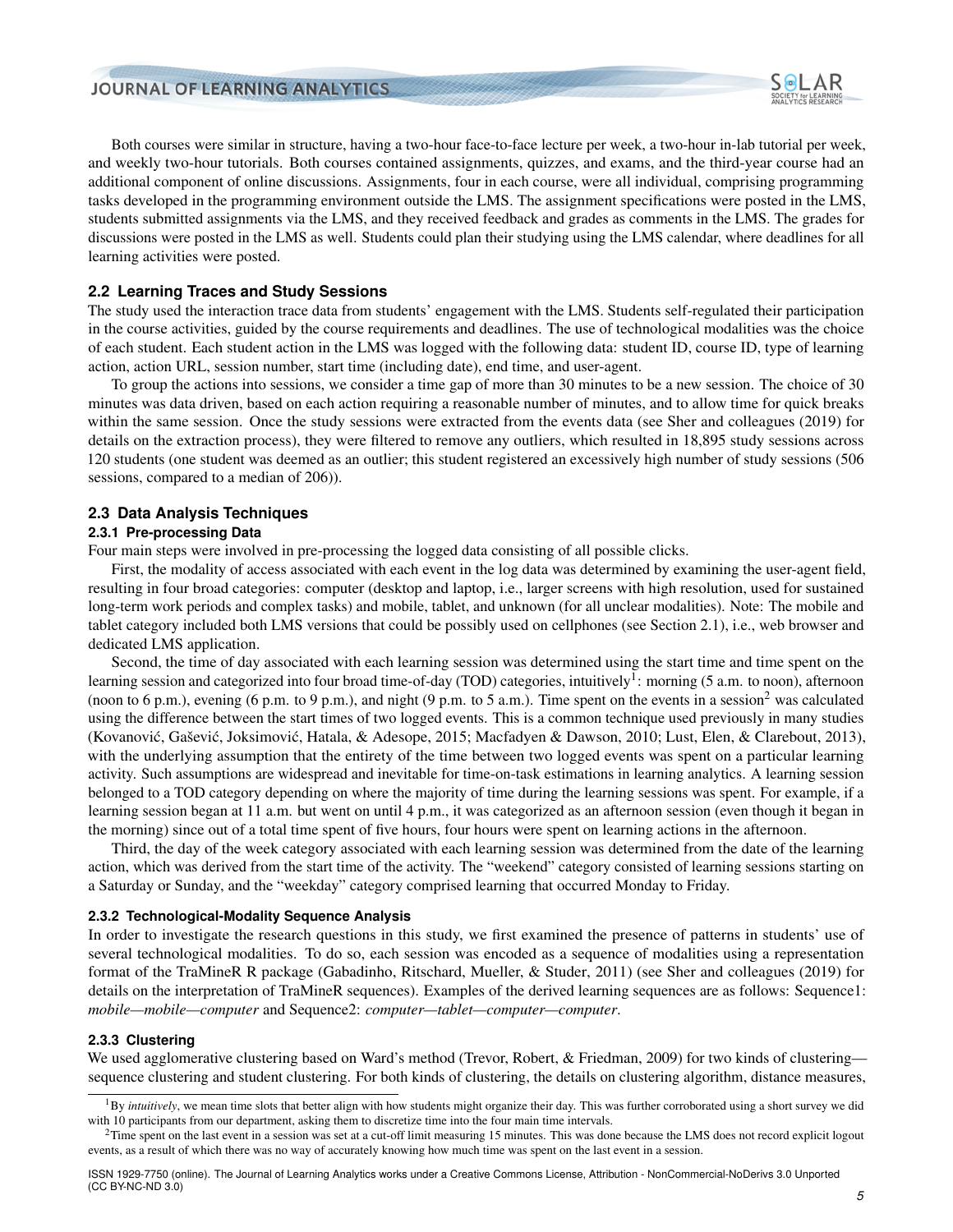

and validation of the number of clusters were the same as reported in Sher and colleagues [\(2019\)](#page-22-0). We summarize here the main steps of how we obtained the clusters to orient the reader.

First, the modality sequences  $(N = 18,895)$  (derived in Section [2.3.2\)](#page-4-2) were clustered to detect patterns in students' modalityuse behaviours. The sequence-clustering algorithm produced four clusters, i.e., technological-modality profiles (TMPs). Next, for each student, we computed four corresponding variables: *seq.clust<sup>i</sup>* , *i* = 1 : 4, where *seq.clust<sup>i</sup>* was the number of sequences in cluster *i* for a particular student. These four variables plus the variable *seq.total*, representing the total number of learning sequences for the student, were used in the second cluster analysis to group students (*N* = 120) (i.e., *technological-modality choices*). The student cluster assignments (representative of their technological-modality choices) enabled us to group students and identify whether the underlying associations between time of day (when learners engage in learning sessions) and the TMPs of these sessions varied across student clusters.

#### **2.3.4 Statistical Analyses**

Main effect test: To address RQ1 and examine if there was an overall significant relation between the TMP of learning sessions and the time of day these sessions took place, we performed a chi-square test of independence, after summarizing data composed of each session's TMP cluster and the TOD category it belonged to in a two-way contingency matrix. Two-way tables were used in the statistical analysis to summarize the relationship between two categorical variables, in our case TMP cluster and TOD category. The categorical data were summarized as counts (i.e., frequencies) corresponding to each combination of levels within the two variables and were entered in individual cells in the table. Thus, the count in each cell represented the number of sessions that a specific TMP cluster allocation had (i.e., one of diverse, mobile-oriented, short-computer, computer) for each time of day (i.e., morning, afternoon, evening, night). To further highlight how these associations changed depending on the technological-modality choices adopted by the student (i.e., student clusters), three separate chi-square tests of independence were carried out for each of the three student clusters identified, after using Bonferroni corrections to account for possible inflation of Type 1 error from multiple comparisons.

Post hoc test: For significant chi-square tests, indicating significant and meaningful relationships, we followed them up with post hoc analyses to determine the source of statistically significant results using Crosstabs in SPSS. We compared the standardized residuals as suggested by [Beasley and Schumacker](#page-19-4) [\(1995\)](#page-19-4) given that they are known to maintain Type 1 error (due to multiple comparisons) at a satisfactory level [\(MacDonald & Gardner,](#page-21-14) [2000\)](#page-21-14). Those adjusted standardized residuals that were greater than 1.96 indicated the TOD categories that contributed to the significant chi-square finding. Finally, we used the columns proportion test in SPSS to see if the adoption of specific TMPs, say mobile-oriented sessions, at night is different from that in the evening. The test uses z-tests to compare column (i.e., TOD) proportions for each TMP after adjusting for multiple comparisons using Bonferroni corrections.

To address RQ2, a similar main effects test was conducted but with TMP cluster and type of day (weekday/weekend) as the two categorical variables. The columns proportion test approach for the post hoc test was also similar to the one carried out in RQ1, but it was done separately for weekdays and weekends.

## **3. Results**

#### **3.1 Results of Clustering**

The results in the following subsections are the same as reported in Sher and colleagues [\(2019\)](#page-22-0). As they are the basis of our further analysis, they are described here at a level of detail so that the reader can interpret our new results in Section [3.2.](#page-6-0)

#### **3.1.1 Clustering of Sequences as Manifestations of Students' TMPs**

The four sequence clusters, indicating the four different kinds of TMPs that students tended to use when studying and self-regulating their studies through the LMS, can be characterized as follows:

- TMP1 Cluster—*Diverse* ( $N = 1,498, 7.9\%$ ): This cluster constituted the smallest number of sequences. The grouping comprised learning sequences composed of actions from a wide range of modalities (computers, mobiles, tablets, and unknown). This strategy cluster contained relatively short learning sequences (median = 3 actions in one learning session).
- TMP2 Cluster—*Mobile Oriented* (*N* = 2,684, 14.2%): Almost twice as many sequences were in this cluster than in the *Diverse* strategy cluster. Mobile was the most dominant modality for the majority of actions in the sequences belonging to this cluster. Actions from other modalities were present but not frequent. This profile contained the greatest number of learning actions in a session (median = 16 actions in one learning session).
- TMP3 Cluster—*Short-Computer Oriented* (*N* = 9,571, 50.6%): This cluster was predominantly focused on actions from the computer modality. It was the biggest of the four TMP clusters, containing more than half of all learning sequences.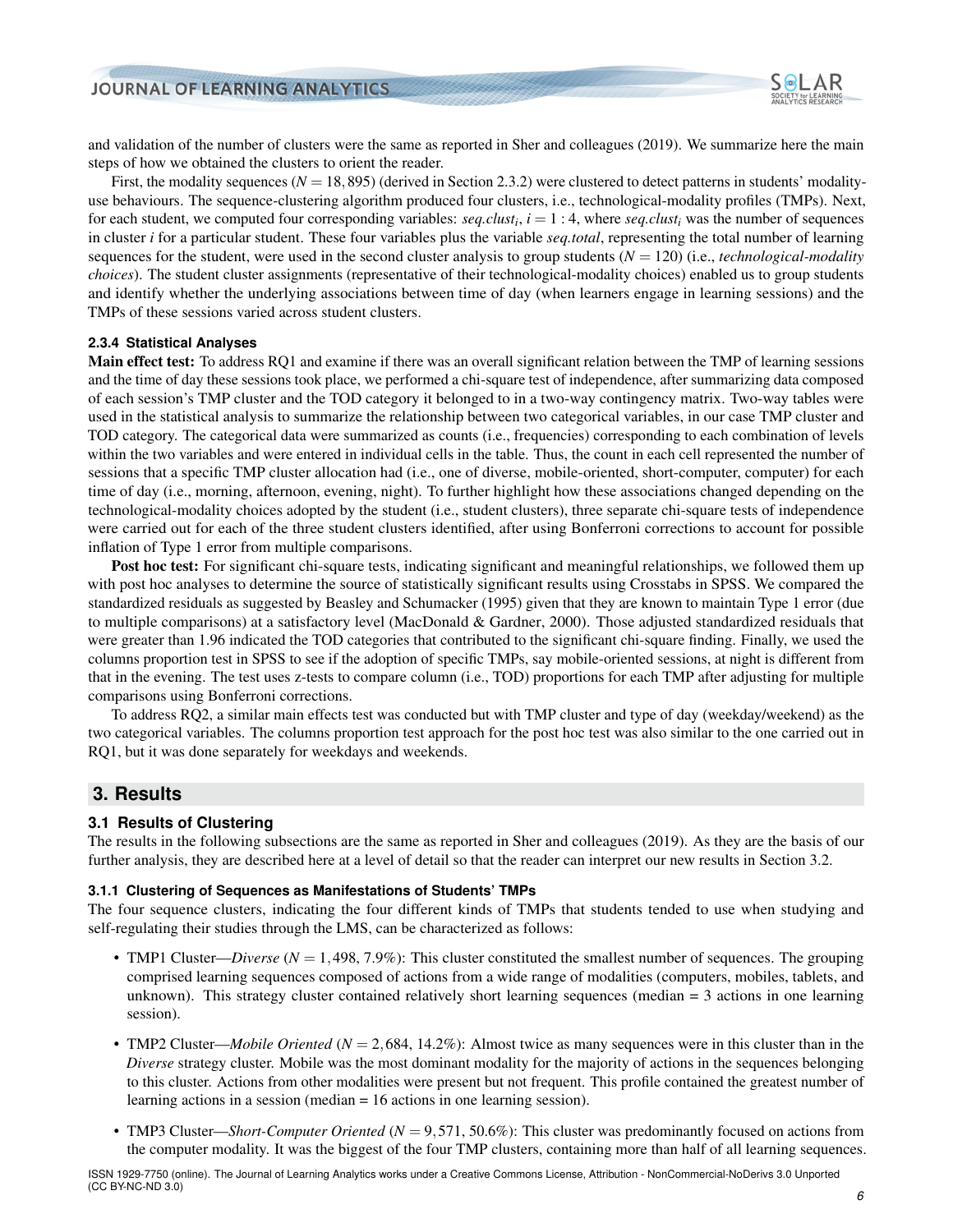

The learning sessions (and, thus, sequences) in this cluster tended to be short (median = 3 actions in one learning session), with the longest session composed of only 22 actions.

• TMP4 Cluster—*Computer Oriented* (*N* = 5,142, 27.2%): This cluster was also predominantly focused on actions performed using the computer modality. However, unlike TMP3, this cluster contained relatively longer learning sessions (median = 9 actions in one learning session).

#### <span id="page-6-2"></span>**3.1.2 Clusters of Students Based on the Adopted TMPs**

A three-cluster solution was concluded to be the optimal choice after inspection of the dendrogram and using the silhouette method (see Sher and colleagues [\(2019\)](#page-22-0) for details on student clustering). Table [1](#page-6-1) describes the resulting clusters. The rows *nTMP1* to *nTMP4* and *seq.total* show the distribution of the values for the variables used for clustering, i.e., the number of sequences in the four TMP clusters and the total number of sequences. The last row, labelled *grade*, shows the final course grade for students in each cluster. For all the variables, the table shows the median and the 25th and 75th percentiles. We named the three modality choice clusters to reflect how the modalities were used. Intensive users *intensively* used all available modalities at their disposal, limited-computer users made *limited* use of the computer modality for shorter learning sessions only, and computer-dominant users made *predominant* use of the computer modality for mixed-length sessions.

<span id="page-6-1"></span>

|  |  |  |  | <b>Table 1.</b> Summary Statistics for the Three Student Clusters: Median and 25th and 75th Percentiles |  |  |
|--|--|--|--|---------------------------------------------------------------------------------------------------------|--|--|
|--|--|--|--|---------------------------------------------------------------------------------------------------------|--|--|

|                  | Student Cluster 1<br>Computer-Dominant<br>$N = 47(39.16\%)$<br>Median $(Q1, Q3)$ | Student Cluster 2<br>Limited-Computer<br>$N = 52(43.33\%)$<br>Median $(Q1, Q3)$ | Student Cluster 3<br>Intensive<br>$N = 21$ (17.5%)<br>Median $(Q1, Q3)$ |
|------------------|----------------------------------------------------------------------------------|---------------------------------------------------------------------------------|-------------------------------------------------------------------------|
| nDiverse         | 10(3.5, 19)                                                                      | 7(2, 13)                                                                        | 12(9, 17)                                                               |
| nMobile          | 4(1, 7)                                                                          | 3(1, 29.5)                                                                      | 80 (64, 97)                                                             |
| nShort-computer  | 94 (80.5, 113.5)                                                                 | 59 (45.75, 67)                                                                  | 83 (72, 105)                                                            |
| <i>nComputer</i> | 53 (43, 72.5)                                                                    | 26.5 (21.5, 33.25)                                                              | 44 (36, 59)                                                             |
| seq.total        | 170 (142, 202)                                                                   | 104 (87.75, 122.5)                                                              | 223 (203, 262)                                                          |
| grade            | 68.38 (56.56, 80.02)                                                             | 54.91 (44.76, 62.99)                                                            | 62.6(54.05, 68.56)                                                      |

From the perspective of the variables outlined in Table [1,](#page-6-1) the clusters can be described as follows:

- Student Cluster 1—*Computer-Dominant Users* (*N* = 47, 39.16%): This group of students predominantly used the computer modality, which could be demonstrated by a high attachment to profiles TMP3 (short-computer) and TMP4 (computer). Hence, from the modality use perspective, this group was limited in its use of multiple technological modalities. The number of sequences in this cluster was between the numbers of sequences of the other two clusters. It was the highest-performing group in terms of the final course grade.
- Student Cluster 2—*Limited-Computer Users* (*N* = 52, 43.33%): This group of students predominantly used technology in a way consistent with TMP3 (short-computer), then TMP4 (computer), and sparingly the other two profiles (TMP1 and 2). The overall number of learning sequences was by far the lowest of the three student clusters. Thus, this low level of effort, both overall and in terms of dominating short learning sessions from less-portable computers (TMP3), may explain the group's significantly lower grades than in the other two clusters (1 and 3).
- Student Cluster 3—*Intensive Users* ( $N = 21, 17.5\%$ ): This cluster constitutes the smallest group of students. It represents those who generated the most sequences, whose sequences fell into all modality profiles, among which TMP2 (mobile) and TMP3 (short-computer) were the most prominent and used almost equally. In terms of overall course grade, even though a lower median percentage than the high-performing computer-dominant group was recorded, the differences were non-significant.

<span id="page-6-0"></span>These clusters were able to differentiate between students' final grade at  $\varepsilon^2 = 0.12$  power and discussion participation at  $\eta^2 = 0.68$  [\(Sher et al.,](#page-22-0) [2019\)](#page-22-0). The pairwise comparison of clusters with respect to the final grade (i.e., percentage score) revealed that limited-computer learners performed significantly lower than computer-dominant ( $p = 0.008$ ) and intensive  $(p = 0.002)$  learners, even after adjustments to the *p*-values using the Benjamini–Hochberg procedure. However, the difference between the two high-performing groups, i.e., computer-dominant and intensive, was not statistically significant [\(Sher et al.,](#page-22-0) [2019\)](#page-22-0).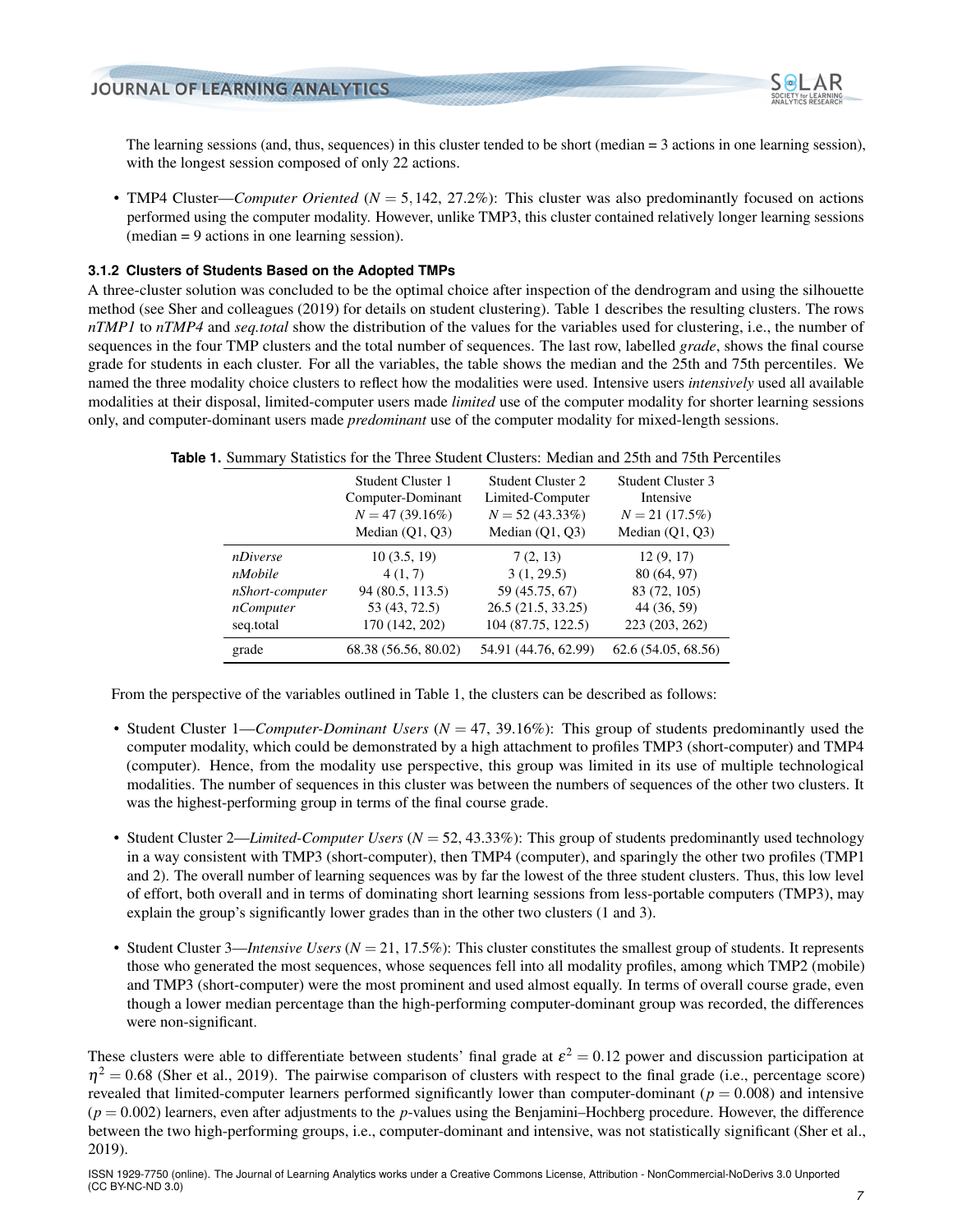

#### **3.2 Associations between TMPs and Time of Day**

<span id="page-7-0"></span>After examining the different strategies adopted by the students with respect to modality use, we proceeded to check if there were any underlying associations between TMPs, within each of these strategies, and different times of day when the learning sessions were carried out.





<span id="page-7-1"></span>Figure [1](#page-7-0) depicts the bubble plot for the distribution of all the learners' sessions across the four major TOD categories, with the additional dimension of size representing the counts of sessions. The figure reveals a preference for night for carrying out learning-related activities, while the proportions of sessions during the morning and evening hours were almost comparable. The fewest learning sessions were observed in the afternoon. Furthermore, to establish if these observed trends were consistent among students adopting different strategies for modality use (technological modality choices identified in Section [3.1.2\)](#page-6-2), we generated similar plots for each of the three student clusters identified in the previous section. Figure [2](#page-7-1) depicts the distribution of the learners' sessions across TOD after stratification into each modality choice cluster (normalized based on the cluster size). The figure shows that not only were the preferences consistent across all three modality choices, but the ratio of *morning:afternoon:evening:night* sessions was also maintained.



**Figure 2.** Bubble plot depicting spread of sessions across time of day for the three modality choices identified in Section [3.1.2.](#page-6-2)

Even though the distribution of sessions across time of day was found to be consistent throughout the three modality choices, we were interested in determining if the associations between the modality profiles (in each of these strategies) and time of day were also replicated across the four TMPs. The bubble plots in Figure [3](#page-8-0) visually depict the number of sessions (normalized based on the strategy cluster size) for all the different profiles across the TOD categories, within each of the three modality choices. The bubble plots are useful for seeing at a glance how many sessions were recorded for each time slot from each modality profile, i.e., the bubble sizes are scaled across both dimensions—time of day and TMP (and a third dimension of technological modality choice cluster to allow cross-cluster comparisons). The figure indicates that for the majority of the TMPs in each of the three modality choices, night was the dominant time of day for learning activities to take place, while afternoon registered the lowest traffic. One possible explanation for the large number of night sessions might be that the night TOD category encompasses a larger part of the day (nine hours from 9 p.m. to 5 a.m.), hence the higher count of sessions,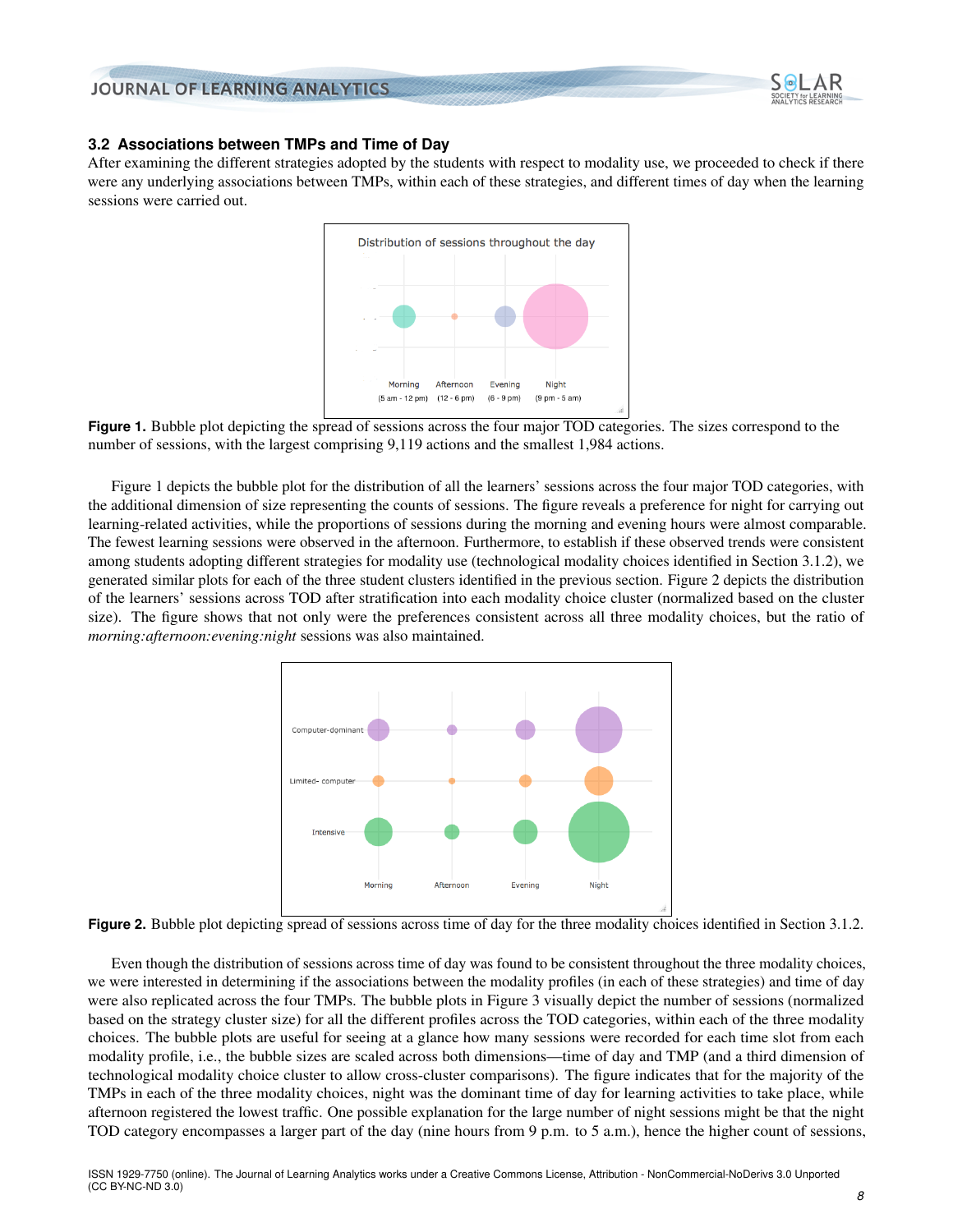

<span id="page-8-0"></span>whereas the low session traffic in the afternoon can be attributed to the fact that learners are full-time students and therefore must be attending lectures during the day.



**(c)** Intensive

**Figure 3.** Bubble plot depicting distribution of TMPs across times of day for the three modality choices. The bubble sizes in (a), (b), and (c) have been scaled in the range [10,100] to allow cross-strategy comparisons; i.e., bubbles of the same sizes in (a), (b), and (c) represent the same number of sessions.

Looking closely at the computer-dominant learners in Figure [3a,](#page-8-0) we see differences with respect to short-computer sessions in that there were far fewer (8.7%) short-computer sessions in the afternoon than in the morning (22.8%), in the evening (18.7%), and at night (49.8%). Similarly, for the limited-computer students (Figure [3b\)](#page-8-0), the number of diverse learning sessions in the morning (14.6%) was almost half the number of sessions in the evening (27.7%) and one third the number of sessions at night (45%), while it was almost comparable to the number of sessions in the afternoon (13.5%). Thus, to augment these visual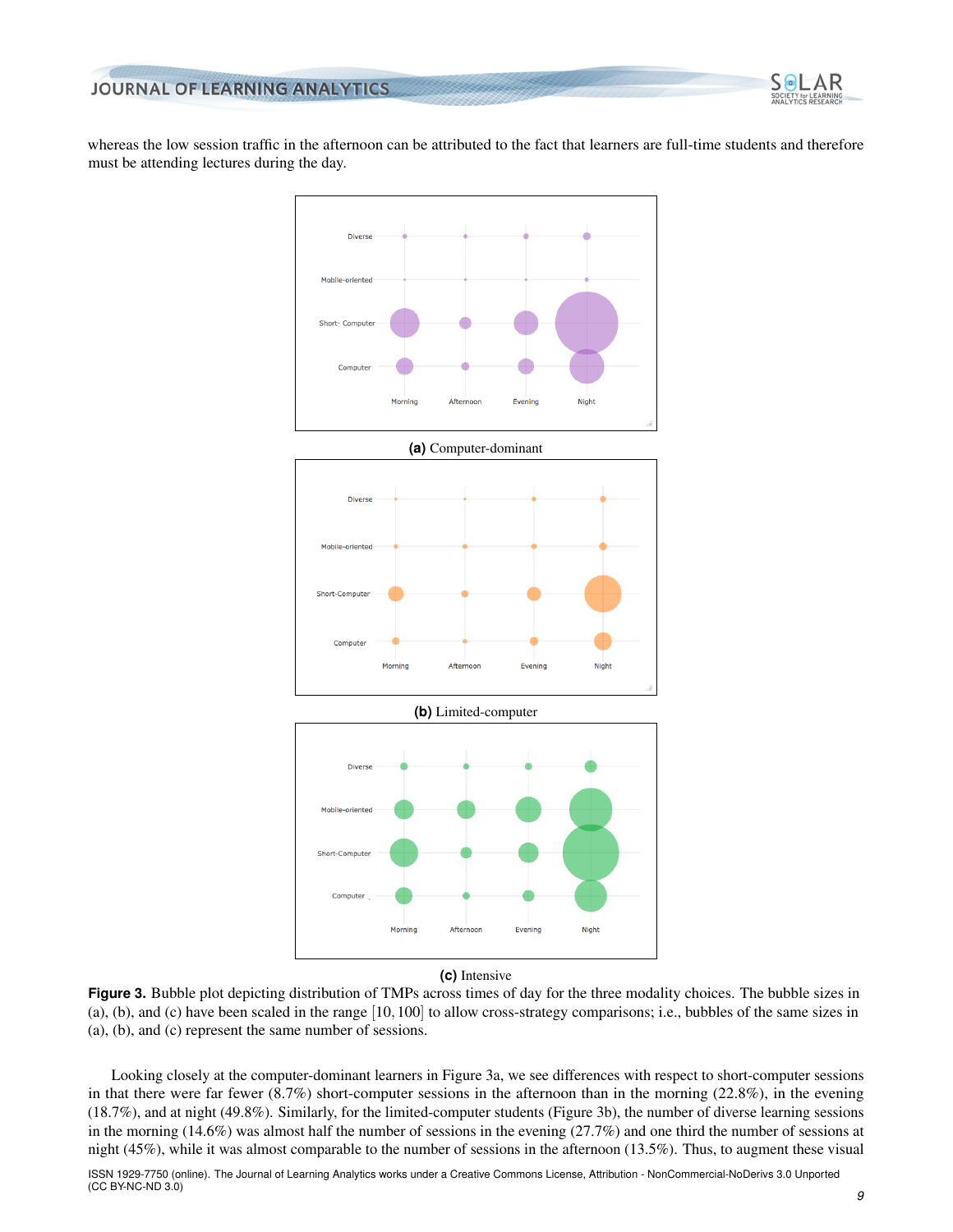

inspections and test whether there were any underlying associations between the type of session (modality profile) and the time of day when sessions take place, we conducted a chi-square test of independence (for  $n = 18,895$  sessions from all 120 students) with two categorical variables: session cluster allocation (diverse, mobile-oriented, short-computer, and computer) and the TOD category (morning, afternoon, evening, and night) the session belonged to. The chi-square test revealed a significant association between the cluster allocation for a session and the time of day the session was carried out  $(\chi^2(9) = 374.90, p < 0.001)$ .

To confirm whether the aforementioned associations were consistent for all three learner modality choices (i.e., the three student clusters introduced in Section [3.1.2—](#page-6-2)computer-dominant, limited-computer, and intensive), chi-square tests were carried out again but this time controlling for the additional layering variable, i.e., technological modality choice. This is important since only some strategies could demonstrate differing patterns of modality usage depending on the time of day, while other strategies could have had the same pattern of modality usage throughout the day. The results of the chi-square test of independence were similar to before, when learning sessions from all students were tested collectively, and revealed significant associations between time of day and learning sessions for all three modality choices:  $\chi^2(9) = 124.76$ ,  $p < 0.001$ ;  $\chi^2(9) = 153.51$ ,  $p < 0.001$ ; and  $\chi^2(9) = 150.13$ ,  $p < 0.001$  for computer-dominant, limited-computer, and intensive students, respectively.

The significant *p*-values indicate that TMP and time of day were associated. Furthermore, we were interested in finding which TMP  $\times$  TOD combinations were driving this significance; i.e., we wanted to ascertain if the proportion of diverse sessions, say in the evening, was more than expected. The observed and expected frequencies are shown for all three strategies in Table [2](#page-10-0) (see the "Count" and "Expected Count" rows). To assess the source of the significance and determine which differences between observed and expected frequency were significant in statistical terms, the adjusted standardized residuals were analyzed (see the "Adjusted Residual" rows in Table [2\)](#page-10-0). An adjusted residual higher (or lower) than 1.96 (2.0 is used by convention) indicates that the number of cases in that cell was significantly larger (or smaller) than would be expected if the null hypothesis (i.e., the two variables—TOD and TMP—were unrelated) was true, with a significance level of 0.05. However, in our case, given the multiple comparisons within each strategy (four levels of TMP profiles  $\times$  four levels of TOD categories = 16 comparisons), we used an alpha value of 0.05/16 = 0.003 to assess significance, resulting in a threshold value for adjusted residual of 2.96 [\(Sharpe,](#page-21-15) [2015\)](#page-21-15).

When examining all possible combinations of TMP and TOD, those with significant adjusted residuals are highlighted in grey in Table [2.](#page-10-0) As can be seen from the highlighted cells in Table [2,](#page-10-0) a higher than expected number of diverse sessions from the computer-dominant students were carried out in the afternoon and evening, while a significantly lower than expected number of diverse sessions took place at night. These patterns were entirely reversed for short-computer sessions in that a lower than expected number of short-computer sessions from the computer-dominant students were carried out in the afternoon and evening, while a significantly higher than expected number of short-computer sessions took place at night. For the limited-computer students, a significantly larger than expected proportion of diverse, mobile-oriented, and short-computer sessions took place in the evening, in the afternoon, and at night, respectively, whereas mobile sessions at night and short-computer sessions in the afternoon and evening had lower than expected observed numbers. For intensive learners, the proportion of mobile-oriented sessions in the afternoon and evening was significantly greater than expected by chance and significantly lower than expected in the morning and at night. These patterns were reversed for short-computer sessions in that the proportion of short-computer sessions in the afternoon and evening was significant lower than expected by chance, while it was significantly greater than expected in the morning and at night.

Having determined the categories with significant deviations from expected values, we assessed whether the differences in the percentages of sessions conducted across different times of day were significant for each TMP in the three modality choice groups. Table [2](#page-10-0) (see row "% within TOD") shows the percentages of each modality profile in each TOD cluster. For instance, for computer-dominant learners, the diverse modality profile made up 12.7% of all afternoon sessions but only 6.7% of all morning sessions. On the other hand, the limited-computer learners' computer-oriented sessions made up roughly the same proportion of evening and night sessions (26.6% and 26.1%, respectively). Nonetheless, to determine if the differences in these percentages were significant, we examined the results of the column proportions tests in SPSS, which are depicted by assigning a subscript letter to the categories of the column variable, in our case TOD categories. For each pair of columns, the column proportions (for each row) were compared using a z-test, and Bonferroni adjustments were made for multiple comparisons. If a pair of values was significantly different, the values had different subscript letters assigned to them. Supposing we know, for all computer-dominant users, mobiles make up 7.5% of all afternoon sessions but only 2.7% of all night sessions. Then if the post hoc chi-square test reports that these two percentages are significantly different (different subscripts), we can say greater than expected mobile phone sessions are tended to in the afternoon than at night by computer-dominant users.

For computer-dominant students, a significantly smaller proportion of diverse learning sessions occurred at night (6.2%; subscript *b*) than in the afternoon (12.7%) and evening (10%) (both subscript *a*), while a significantly greater proportion of short-computer learning sessions occurred at night (59.1%) than in the afternoon (49.3%) and evening (53.2%). However, for mobile-oriented sessions, the proportion of afternoon sessions was significantly larger (7.5%) than in the evening (3.1%), in the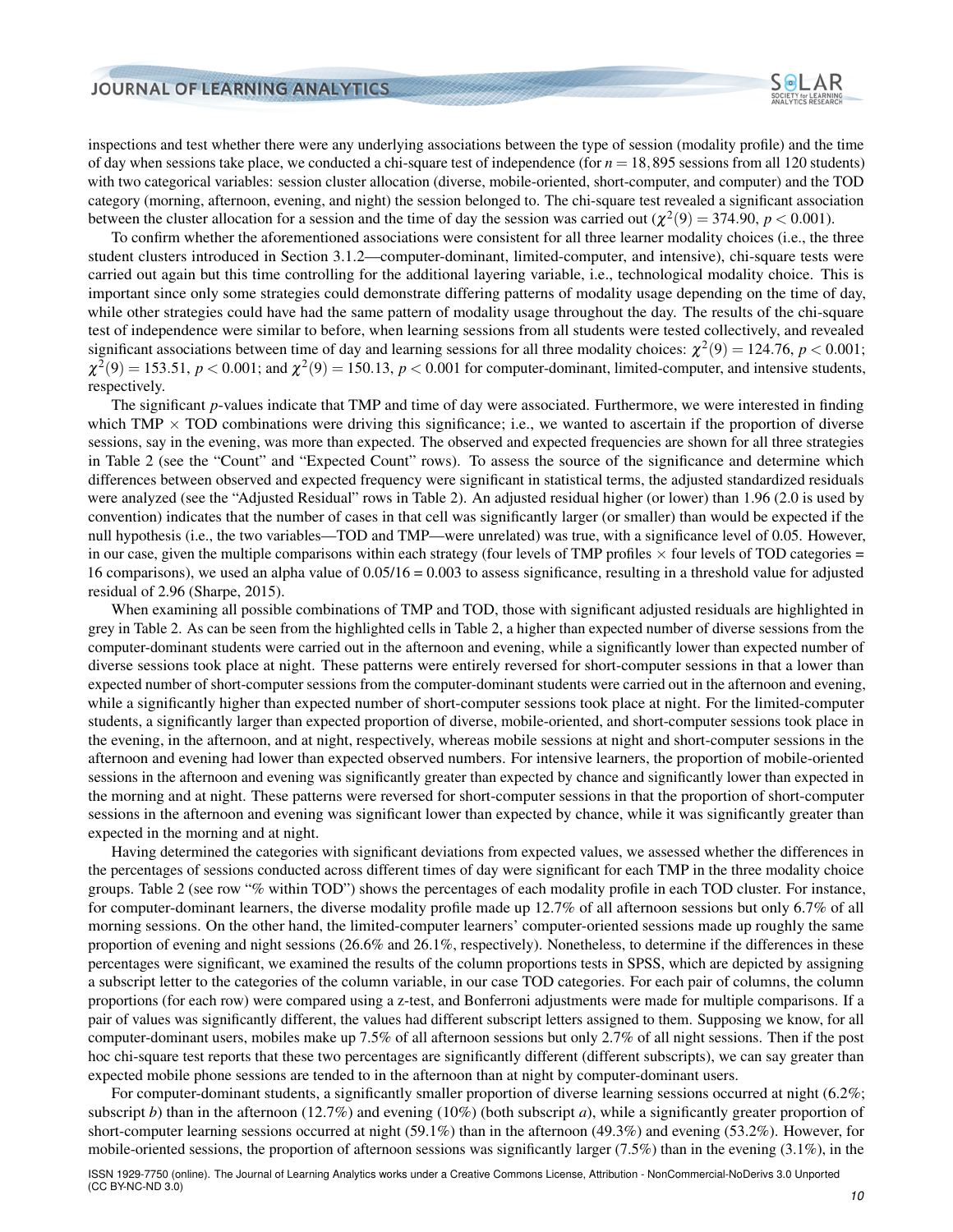

<span id="page-10-0"></span>

| <b>Table 2.</b> SPSS Crosstabulation Results. Alpha value adjusted for multiple comparisons ( $p < 0.003$ ). Adjusted residual values |  |
|---------------------------------------------------------------------------------------------------------------------------------------|--|
| highlighted in grey represent significant differences between the expected and adjusted counts.                                       |  |

| Student<br>Cluster |            |                |                                                                                                        |                                                   | <b>TOD</b>                                         |                                                     |                                                |
|--------------------|------------|----------------|--------------------------------------------------------------------------------------------------------|---------------------------------------------------|----------------------------------------------------|-----------------------------------------------------|------------------------------------------------|
| Computer-Dominant  | <b>TMP</b> | Diverse        | Count<br><b>Expected Count</b><br>% within TOD                                                         | Morning<br>125 <sub>b</sub><br>144.4<br>$6.7\%$   | Afternoon<br>107 <sub>a</sub><br>64.9<br>12.7%     | Evening<br>168 <sub>a</sub><br>129.7<br>10%         | Night<br>250 <sub>b</sub><br>311<br>6.2%       |
|                    |            | Mobile         | <b>Adjusted Residual</b><br>Count<br><b>Expected Count</b>                                             | $-1.9$<br>49 <sub>b</sub><br>60.7                 | 5.7<br>63 <sub>a</sub><br>27.3                     | 3.9<br>53 <sub>b</sub><br>54.5                      | $-5$<br>108 <sub>b</sub><br>130.6              |
|                    |            | Short-computer | % within TOD<br><b>Adjusted Residual</b><br>Count<br><b>Expected Count</b>                             | $2.6\%$<br>$-1.7$<br>1089 <sub>b</sub><br>1062.6  | 7.5%<br>7.3<br>415 <sub>a</sub><br>477.4           | 3.1%<br>$-0.2$<br>895 <sub>a</sub><br>954.3         | 2.7%<br>$-2.8$<br>2384 <sub>b</sub><br>2288.6  |
|                    |            | Computer       | % within TOD<br><b>Adjusted Residual</b><br>Count<br><b>Expected Count</b><br>% within TOD             | 58.1%<br>1.4<br>$611_a$<br>606.3<br>32.6%         | 49.3%<br>$-4.6$<br>$257_a$<br>272.4<br>30.5%       | 53.2%<br>$-3.3$<br>$567_a$<br>544.5<br>33.7%        | 59.1%<br>4.2<br>$1294_a$<br>1305.8<br>32.1%    |
| Limited-Computer   | <b>TMP</b> | Diverse        | <b>Adjusted Residual</b><br>Count<br><b>Expected Count</b><br>% within TOD                             | 0.3<br>68,<br>88.8<br>6.5%                        | $-1.2$<br>63 <sub>a</sub><br>48.7<br>10.9%         | 1.3<br>129 <sub>a</sub><br>97.5<br>11.2%            | $-0.5$<br>205 <sub>b</sub><br>230<br>7.5%      |
|                    |            | Mobile         | <b>Adjusted Residual</b><br>Count<br><b>Expected Count</b><br>% within TOD                             | $-2.6$<br>$123_{b,c}$<br>136.1<br>11.7%           | 2.3<br>146 <sub>a</sub><br>74.7<br>25.3%           | 3.7<br>177 <sub>b</sub><br>149.6<br>15.3%           | $-2.4$<br>$267_c$<br>352.7<br>9.8%             |
|                    |            | Short-computer | <b>Adjusted Residual</b><br>Count<br><b>Expected Count</b><br>% within TOD                             | $-1.3$<br>600 <sub>b</sub><br>557.2<br>57.1%      | 9.4<br>238 <sub>a</sub><br>305.6<br>41.3%          | 2.7<br>541 <sub>a</sub><br>612.3<br>46.9%           | $-6.9$<br>1540 <sub>b</sub><br>1443.8<br>56.6% |
|                    |            | Computer       | <b>Adjusted Residual</b><br>Count<br><b>Expected Count</b><br>% within TOD<br><b>Adjusted Residual</b> | 2.9<br>259 <sub>a</sub><br>268<br>24.7%<br>$-0.7$ | $-6$<br>129 <sub>a</sub><br>147<br>22.4%<br>$-1.8$ | $-4.7$<br>307 <sub>a</sub><br>294.5<br>26.6%<br>0.9 | 5.2<br>$709_a$<br>694.5<br>26.1%<br>0.9        |
| Intensive          | <b>TMP</b> | Diverse        | Count<br><b>Expected Count</b><br>% within TOD                                                         | 84 <sub>a</sub><br>83.9<br>7.7%                   | $57_a$<br>43.7<br>10.1%                            | 76 <sub>a</sub><br>73<br>8%                         | 166 <sub>a</sub><br>182.4<br>7%                |
|                    |            | Mobile         | <b>Adjusted Residual</b><br>Count<br><b>Expected Count</b><br>% within TOD                             | 0<br>296 <sub>b</sub><br>371.9<br>27.3%           | 2.2<br>$279_a$<br>193.8<br>49.3%                   | 0.4<br>405 <sub>a</sub><br>323.6<br>42.9%           | $-1.7$<br>718 <sub>b</sub><br>808.8<br>30.4%   |
|                    |            | Short-computer | <b>Adjusted Residual</b><br>Count<br><b>Expected Count</b><br>% within TOD                             | $-5.5$<br>452 <sub>b</sub><br>409.3<br>41.6%      | 8<br>153 <sub>a</sub><br>213.3<br>27%              | 6.2<br>308 <sub>a</sub><br>356.2<br>32.6%           | $-5.4$<br>956 <sub>b</sub><br>890.2<br>40.5%   |
|                    |            | Computer       | <b>Adjusted Residual</b><br>Count<br><b>Expected Count</b><br>% within TOD                             | 3<br>254 <sub>b</sub><br>221<br>23.4%             | $-5.6$<br>$77_a$<br>115.2<br>13.6%                 | $-3.6$<br>156 <sub>a</sub><br>192.3<br>16.5%        | 3.9<br>522 <sub>b</sub><br>480.6<br>22.1%      |
|                    |            |                | <b>Adjusted Residual</b>                                                                               | 2.8                                               | $-4.2$                                             | $-3.3$                                              | 2.9                                            |

morning (2.6%), and at night (2.7%). Further, no consistent preference for time of day was visible across the computer-oriented sessions (all subscript *a*).

For the limited-computer students, a significantly smaller proportion of the diverse and mobile-oriented learning sessions occurred at night than in the evening and afternoon, but a larger proportion of the short-computer learning sessions occurred at night. Similar to computer-dominant students, limited-computer students displayed no consistent preference for TOD for computer-oriented sessions.

For intensive learners, for short-computer and computer sessions, the proportion of night sessions was significantly greater than the proportion of evening and afternoon sessions. On the contrary, for the mobile-oriented sessions, the proportion of night sessions was significantly smaller than that of evening and afternoon. However, much like the computer sessions from the computer-dominant and limited-computer users, the intensive learners' diverse sessions did not display any consistent preference for any particular time of day.

These results indicate that depending on the type of learning session (TMP), different times of day might be more preferable based on a learner's modality choice. Even though the results indicate no clear "winner" (in terms of preference or adoption) among the TOD categories, the results indicate that some preferences overlap based on the learners' modality choices. For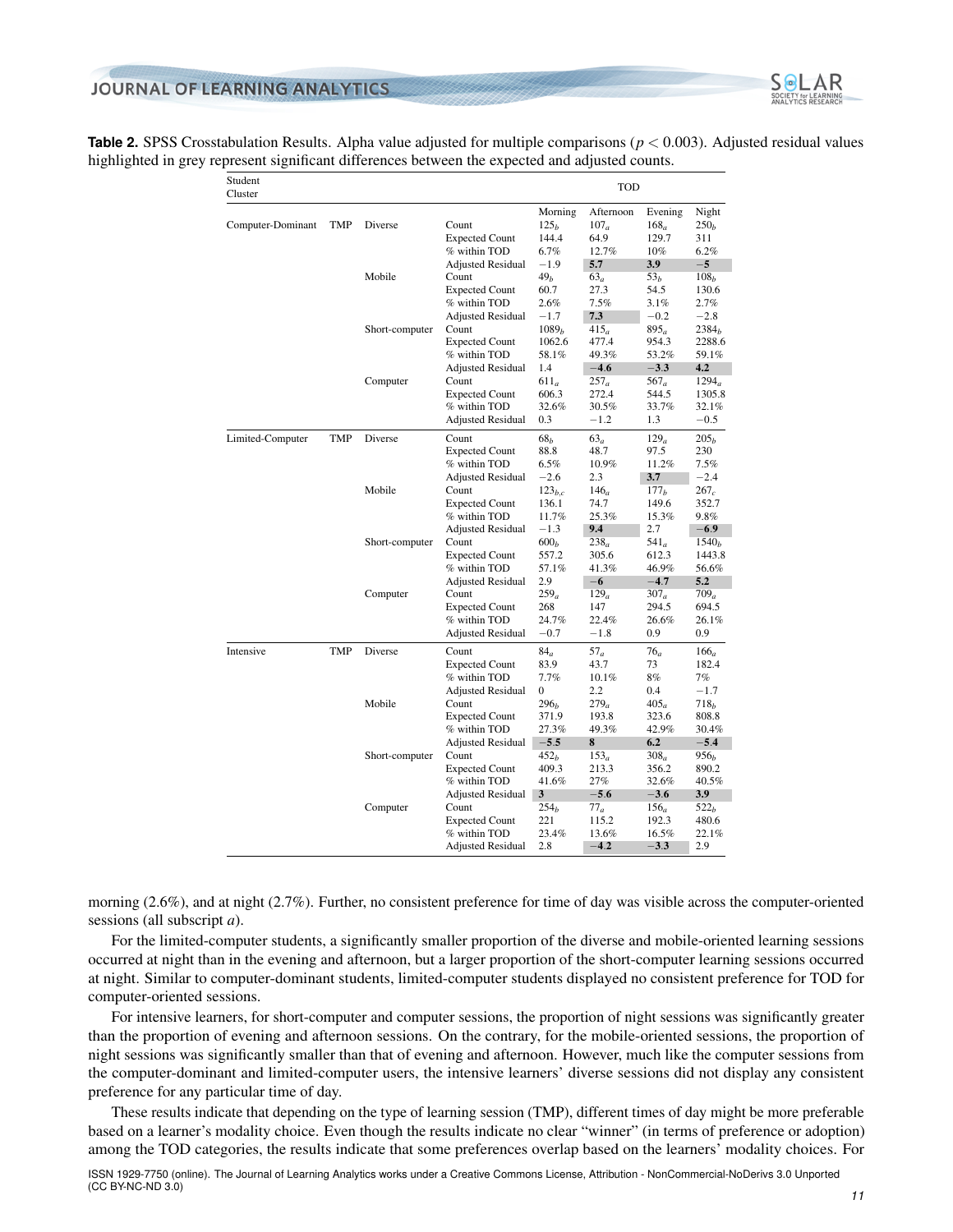instance, both the computer-dominant and intensive users were shown to have the highest proportion of mobile-oriented sessions in the afternoon and the lowest in the morning. Similarly, both computer-dominant and limited-computer users had the highest proportion of short-computer sessions at night and the lowest in the afternoon. Such an overlap provides opportunities for synchronizing the time of recommendation and/or feedback delivery for different learners. This is especially useful in cases when it might not be feasible to personalize the time of delivery for each individual student in the cohort due to system restrictions or inability to access enough information regarding the learner's schedule.

#### **3.3 Associations between TMPs and Weekdays/Weekends**

<span id="page-11-0"></span>Since the literature supports claims that learning behaviour may depend not only on time of day but also on day of the week, and more specifically type of day (weekday or weekend), we studied the hypothesis separately for weekdays and weekends. This was done to account for the behavioural differences that might originate depending on when learning occurred throughout the week [\(Duck, Rutt, Hoy, & Strejc,](#page-20-10) [1991\)](#page-20-10). Figure [4](#page-11-0) depicts the distribution of learning sessions on weekdays and weekends for students adopting varying TMPs. Visual inspection reveals that the distribution of sessions across different times during the day on weekends was nearly the same as on weekdays for all the strategies, with the maximum activity taking place at night and the minimum in the afternoon.



**Figure 4.** Bubble plot depicting spread of sessions across weekdays and weekends for the three modality choices:  $1 =$ computer-dominant,  $2 =$  limited-computer,  $3 =$  intensive.

The associations between the type of day during the week (weekday vs. weekend) and the time of day when the learning sessions occur, for each modality choice, were further confirmed by chi-square tests, which revealed significant associations for computer-dominant ( $\chi^2(3) = 87.48$ ,  $p < 0.001$ ), limited-computer ( $\chi^2(3) = 36.84$ ,  $p < 0.001$ ), and intensive ( $\chi^2(3) = 63.57$ ,  $p < 0.001$ ) learners, even after adjustments were made for multiple comparisons. The post hoc analyses using column proportion tests (see Table [3\)](#page-13-0) revealed that for each strategy, the proportion of sessions at all times of day (morning, evening, afternoon, and night) differed significantly between weekdays and weekends, as indicated by *a* and *b* subscripts in Table [3,](#page-13-0) except for evening sessions for the limited-computer students, wherein similar proportions on weekdays and weekends were observed. On closer inspection, it was revealed that weekdays witnessed significantly greater afternoon and evening learning sessions, whereas weekends saw a significant surge in morning and night learning sessions, regardless of the learners' modality choice. These results indicate that students were in tandem regarding what time of day they would preferably engage with learning activities, based on whether the learning was scheduled to take place on weekdays or on weekends. These preferences are not surprising since the participants were full-time students engaging in classroom learning during the day throughout the five-day work week, leaving little room for morning learning sessions when getting ready for classes or at night when they are tired. Our next steps involved confirming whether these results remain constant for all four TMPs associated with each modality choice.

Figure [5](#page-12-0) depicts the distribution of sessions across the TMPs for each of the three modality choices on weekdays (left column) and weekends (right column). The figure indicates that on both weekdays and weekends, short-computer learning sessions were the predominant TMP, regardless of the modality choices adopted by the learner, followed by computer for computer-dominant and limited-computer users, or mobile-oriented sessions for intensive learners. In fact, on closer inspection of the mobile-oriented sessions of the intensive learners, we observed that on weekdays, while the numbers of morning and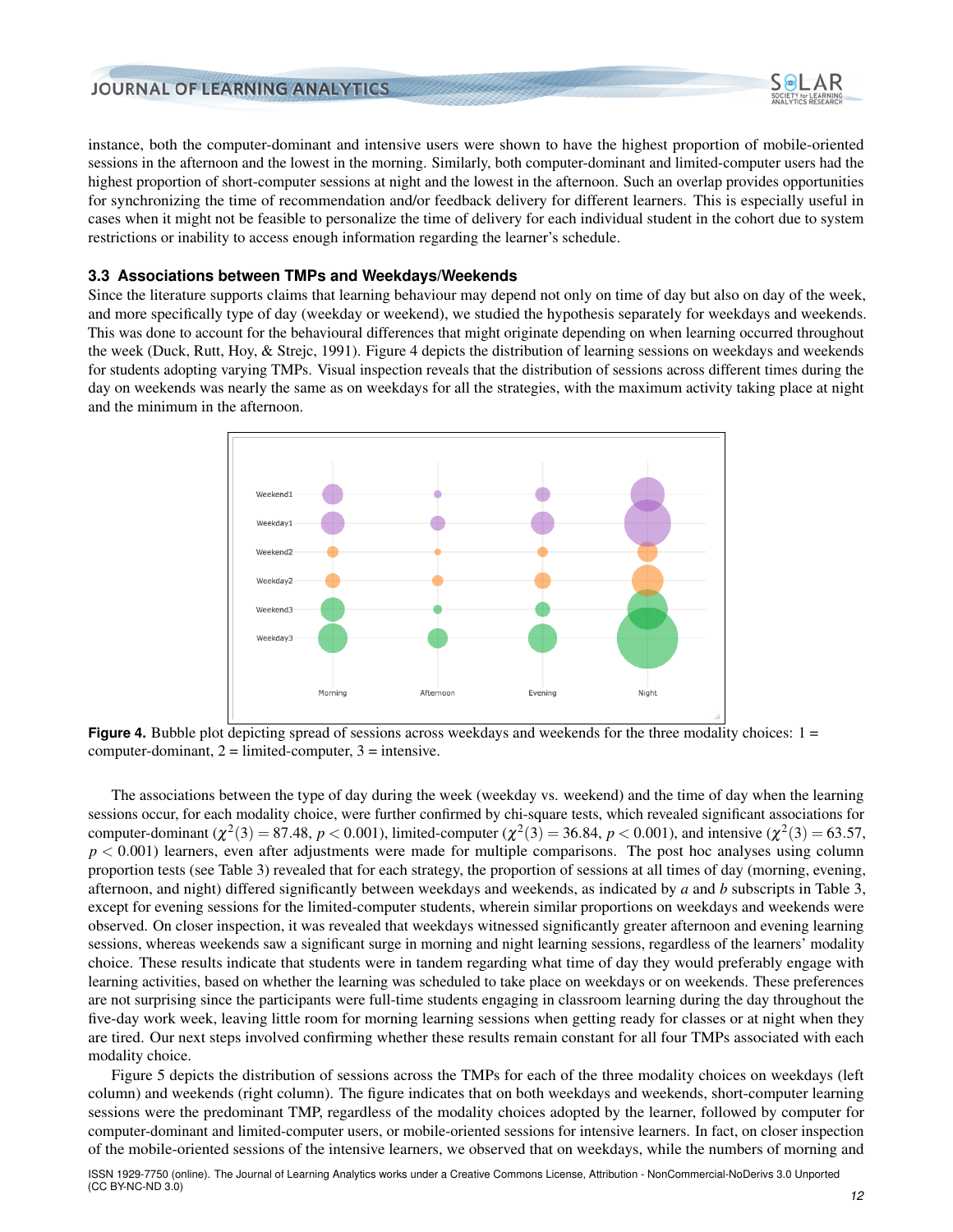<span id="page-12-0"></span>















**(e)** Intensive weekday **(f)** Intensive weekend

**Figure 5.** Bubble plot depicting spread of sessions on weekdays and weekends for the different TMPs across the three modality choices. The bubble sizes in (a), (b), (c), (d), (e), and (f) have been scaled in the range  $[10, 100]$  to allow cross-strategy comparisons.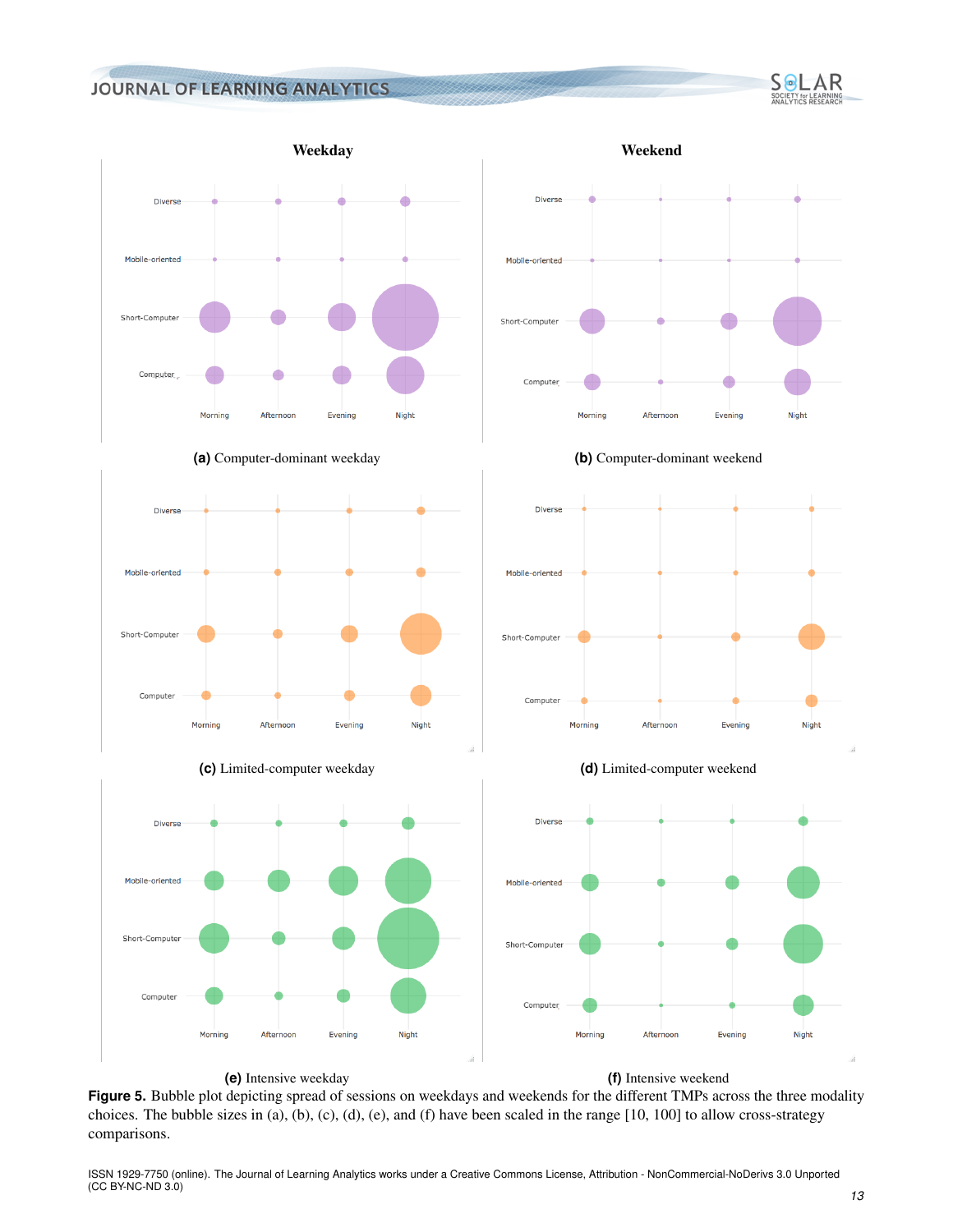<span id="page-13-0"></span>**Table 3.** Crosstabulation for Time of Day (TOD) with Day of Week (DOW) for Each of the Three TMPs—Computer-Dominant, Limited-Computer, and Intensive. The percentages depict the proportion of TMPs of sessions on weekdays and weekends after stratification into each choice group. Column subscripts (*a* and *b*) signify the result of the comparisons of weekend and weekday proportions using the z-test (after Bonferroni adjustments). Proportions with different subscripts differ significantly.

|                   |            |                                          | Day of Week                                  |                                             |
|-------------------|------------|------------------------------------------|----------------------------------------------|---------------------------------------------|
| stud_cluster      | Weekday    | Weekend                                  |                                              |                                             |
| Computer-dominant | TOD        | Morning<br>Afternoon<br>Evening<br>Night | $20.9\%$<br>$11.2\%$<br>$20.7\%$<br>$47.2\%$ | $27.3\%$<br>$5.2\%$<br>$17.2\%$<br>$50.4\%$ |
| Limited-computer  | TOD        | Morning<br>Afternoon<br>Evening<br>Night | $18.3\%$<br>11.4%<br>$21.5\%$<br>$48.8\%$    | $22.8\%$<br>$5.9\%$<br>$18.7\%$<br>$52.6\%$ |
| Intensive         | <b>TOD</b> | Morning<br>Afternoon<br>Evening<br>Night | $20.5\%$<br>$12.7\%$<br>$20.1\%$<br>$46.8\%$ | $28\%$<br>$6\%$<br>$14.6\%$<br>$51.4\%$     |

afternoon sessions were almost comparable (number of sessions = 220 and 253, respectively), on weekends, the number of morning sessions (number of sessions = 76) was larger than the number of afternoon sessions (number of sessions = 26). Similarly, for limited-computer students on weekends, the numbers of mobile-oriented sessions in the morning and at night were 29 and 51, respectively, whereas a noticeably larger difference between the two times of day was observed on weekdays (numbers of sessions  $= 94$  and 216, respectively).

To test whether these observations were statistically significant, separate chi-square tests were conducted for each of the six plots in Figure [5](#page-12-0) (after Bonferroni adjustments for multiple comparisons) to examine if the modality profiles were independent of the time of day when the learning sessions were carried out, on both weekdays and weekends. The tests revealed high statistical significance for four of these tests—computer-dominant weekday ( $\chi^2(9) = 117.99$ ,  $p < 0.001$ ), limited-computer weekday  $(\chi^2(9) = 120.30, p < 0.001)$ , limited-computer weekend  $(\chi^2(9) = 42.08, p < 0.001)$ , and intensive weekday  $(\chi^2(9) = 135.26, p < 0.001)$  $p < 0.001$ )—but only marginally significant results for the remaining two—computer-dominant weekend ( $\chi^2(9) = 26.80$ ,  $p = 0.002$ ) and intensive weekend ( $\chi^2(9) = 23.15$ ,  $p = 0.006$ ). That is, for learners with computer-dominant and intensive modality choices, there were only marginally significant associations between the TMPs of the learning sessions and the time of day these sessions were carried out on a weekend.

Post hoc analyses (see Table [4\)](#page-14-0) contradicted the visual observations we made (from the bubble plot in Figure [5\)](#page-12-0)—i.e., the numbers of morning and afternoon sessions are comparable—for the intensive students' mobile-oriented sessions on weekdays. Instead, the column proportion tests indicated that the proportion of mobile-oriented sessions in the afternoon was significantly greater than the proportion of mobile-oriented sessions in the morning. On the contrary, on weekends, the two proportions could not be differentiated. Similarly, the proportion of limited-computer students' mobile-oriented learning sessions in the morning and at night could not be differentiated from each other on both weekdays and weekends.

Post hoc analyses for computer-dominant users: The proportions of computer-dominant learners' computer sessions across morning, afternoon, evening, and night were indistinguishable on weekends (all subscripts are *a*). In other words, on weekends, the proportion of computer sessions remained constant throughout the day. Similar trends were observed for short-computer sessions on weekends. However, these trends were replicated across weekdays only for computer sessions, whereas for short-computer sessions, the proportion of morning and night sessions was significantly greater than that of afternoon and evening sessions. For mobile-oriented sessions on both weekdays and weekends, the proportion in the afternoon was higher than that in the morning, in the evening, and at night, all three of which were indistinguishable from each other. For diverse sessions on weekdays, the proportion of afternoon and evening sessions was greater than that of morning and night sessions, but these results did not hold on the weekend.

Post hoc analyses for limited-computer users: The proportions of limited-computer learners' computer sessions across morning, afternoon, evening, and night were indistinguishable on weekdays and weekends (all subscripts are *a*). In other words, the proportion of computer sessions on both weekdays and weekends remained constant throughout the day. Further, the proportions of diverse sessions in the morning and evening on weekends were similar (subscript *b* common in both), whereas on weekdays, the latter was significantly greater than the former. The proportion of mobile-oriented sessions that were conducted in the afternoons was significantly greater than those in the morning, in the evening, or at night on both weekdays and weekends. The proportions of short-computer sessions at night on weekdays and weekends were comparable to that of the morning sessions but greater than the proportions of sessions in the afternoon and evening.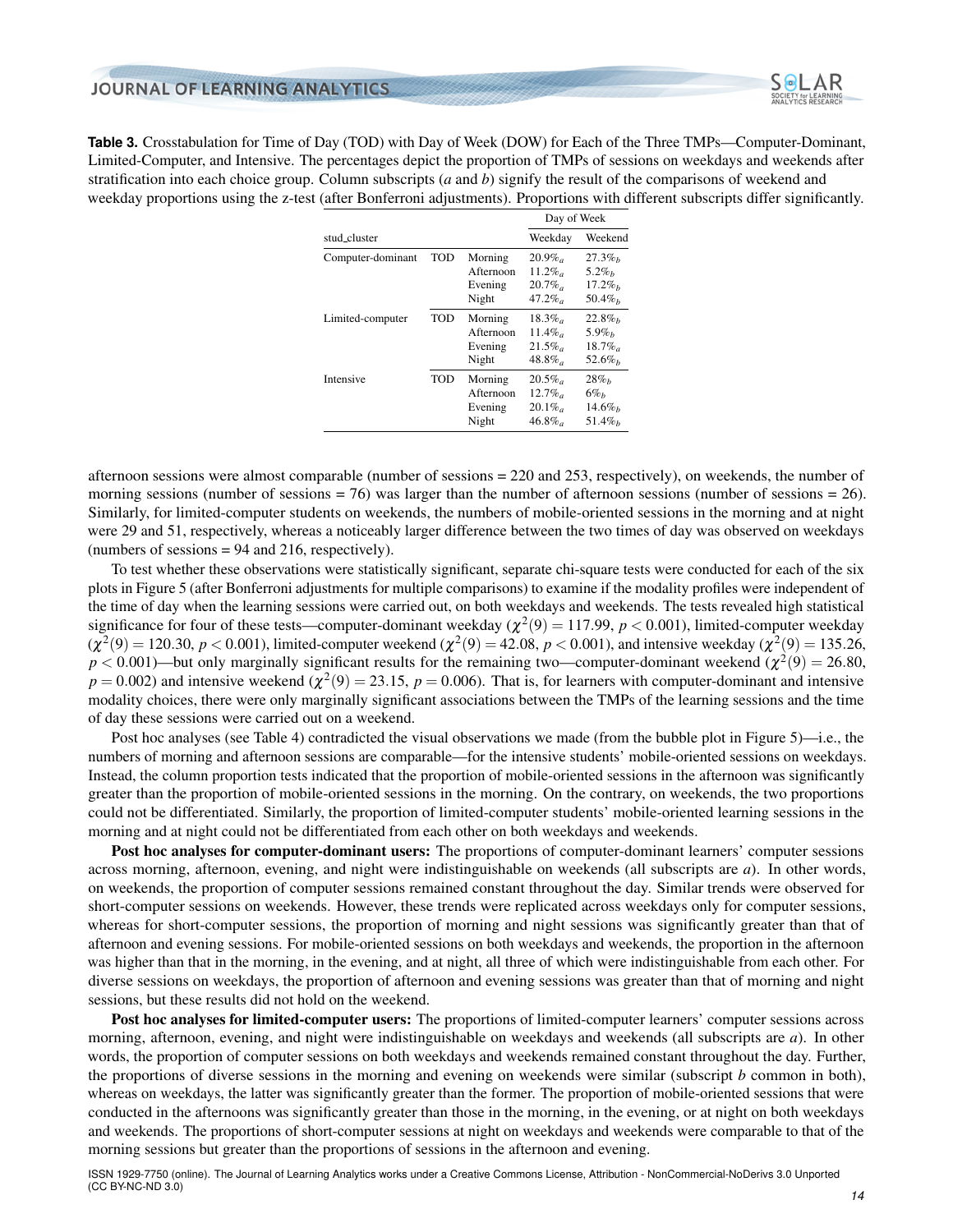

<span id="page-14-0"></span>**Table 4.** SPSS Crosstabulation Results for TMPs of the Sessions with Time of Day on Weekdays and Weekends, across the Three Modality Choices. In each of the six sub-tables, column subscripts (*a*, *b*, and *c*) signify the result from the comparisons of TOD proportions using the z-test (after Bonferroni adjustments). Proportions with different subscripts differ significantly. Panel A: Computer-Dominant

| <b>TMP</b>     | Morning                | Afternoon             | Evening  | Night    |
|----------------|------------------------|-----------------------|----------|----------|
| Diverse        | $5.8\%$                | $13.6\%$              | $10.6\%$ | $6.6\%$  |
| Mobile         | $2.5\%$                | $7.2\%$               | $3.2\%$  | $2.5\%$  |
| Short-computer | 59.3 $\%$ <sub>b</sub> | $48.3\%$              | $52.9\%$ | $58.6\%$ |
| Computer       | $32.4\%$               | $30.9\%$ <sub>a</sub> | $33.3\%$ | $32.2\%$ |

**(a)** Type of Day = Weekday, Modality Choice = Computer-dominant

|                |                        | Time of Day            |                        |          |  |  |  |
|----------------|------------------------|------------------------|------------------------|----------|--|--|--|
| <b>TMP</b>     | Morning                | Afternoon              | Evening                | Night    |  |  |  |
| Diverse        | $9.2\%$                | 5.5% $a,b$             | $7\%$ <sub>a,b</sub>   | $4.7\%$  |  |  |  |
| Mobile         | $2.9\%$                | $9.9\%$                | $3\%$ <sub>b</sub>     | $3.2\%$  |  |  |  |
| Short-computer | 54.7 $\%$ <sub>a</sub> | 57.1 $\%$ <sub>a</sub> | 54.3 $\%$ <sub>a</sub> | $60.6\%$ |  |  |  |
| Computer       | $33.1\%$               | $27.5\%$               | $35.7\%$               | $31.6\%$ |  |  |  |

**(b)** Type of Day = Weekend, Modality Choice = Computer-dominant

| Time of Day                                                                             |                 |           |                       |                |                |                  | Time of Day              |          |          |
|-----------------------------------------------------------------------------------------|-----------------|-----------|-----------------------|----------------|----------------|------------------|--------------------------|----------|----------|
| <b>TMP</b>                                                                              | Morning         | Afternoon | Evening               | Night          | <b>TMP</b>     | Morning          | Afternoon                | Evening  | Night    |
| Diverse                                                                                 | 6.1%            | $10.8\%$  | $10.6\%$ <sub>a</sub> | 7.8 $\%_{a,b}$ | Diverse        | 7.7 $\%_{a,b}$   | 12.3 $\%_{a,b}$          | $14.4\%$ | $6.3\%$  |
| Mobile                                                                                  | 11.3 $\%_{b,c}$ | $24.7\%$  | $15.4\%$              | $9.8\%$        | Mobile         | $13.2\%$         | $31.6\%$ <sub>a</sub>    | $14.9\%$ | $10\%$   |
| Short-computer                                                                          | $57.2\%$        | $41.6\%$  | $47.6\%$              | $56\%$         | Short-computer | 56.8 $\%_{a.c.}$ | 38.6 $\%$ <sub>a b</sub> | $43.1\%$ | $59.3\%$ |
| Computer                                                                                | $25.3\%$        | $22.9\%$  | $26.4\%$              | $26.4\%$       | Computer       | $22.3\%$         | $17.5\%$ <sub>a</sub>    | $27.6\%$ | $24.4\%$ |
| $\left(\bullet\right)$ Thus of Dec. We define $M_{\pm}$ delta Chains I inited Commutes. |                 |           |                       |                | $\mathcal{L}$  |                  |                          |          |          |

**(c)** Type of Day = Weekday, Modality Choice = Limited-Computer

**(d)** Type of Day = Weekend, Modality Choice = Limited-Computer

Panel C: Intensive

| Time of Day    |          |                     |          |          |                | Time of Day |                 |          |                |
|----------------|----------|---------------------|----------|----------|----------------|-------------|-----------------|----------|----------------|
| <b>TMP</b>     | Morning  | Afternoon           | Evening  | Night    | <b>TMP</b>     | Morning     | Afternoon       | Evening  | Night          |
| Diverse        | $7.4\%$  | $9.4\%$             | $8\%$    | $6.9\%$  | Diverse        | $8.9\%$     | $16.4\%$        | $8.1\%$  | $7.4\%$        |
| Mobile         | $26.6\%$ | $49.5\%$            | $42.8\%$ | $29.8\%$ | Mobile         | $29.5\%$    | 47.3 $\%_{a,b}$ | $43\%$   | $32.7\%_{a,b}$ |
| Short-computer | $42.8\%$ | $27\%$ <sub>a</sub> | $32.1\%$ | $40.5\%$ | Short-computer | $38\%$      | $27.3\%$        | $35.6\%$ | $40.3\%$       |
| Computer       | $23.3\%$ | 14.1\%              | $17\%$ a | $22.7\%$ | Computer       | $23.6\%$    | $9.1\%$         | $13.3\%$ | $19.6\%$       |

**(e)** Type of Day = Weekday, Modality Choice = Intensive

**(f)** Type of Day = Weekend, Modality Choice = Intensive

Post hoc analyses for intensive users: The proportions of intensive learners' computer and short-computer sessions in the morning, in the afternoon, in the evening, and at night were indistinguishable on weekends (all subscripts are *a*). In other words, the proportion of computer-oriented sessions on weekends remained constant throughout the day. However, these trends were not replicated on weekdays; i.e., the proportions of morning and night sessions for the short-computer and computer TMPs were significantly greater than those of the afternoon and evening sessions on weekdays. An interesting observation for the mobile-oriented learning sessions was that the proportion of these types of sessions taking place in the afternoon was significantly greater than those occurring in the morning and at night only on weekdays but not on weekends. On the contrary, the proportion of diverse learning sessions remained constant throughout the day on both weekdays and weekends.

## **3.4 Summary of Results**

These observations led us to conclude, in a nutshell, that intensive learners who make use of multiple modalities to augment their learning exhibit differing temporal patterns on weekdays than on weekends. On the other hand, computer-dominant and limited-computer learners were quite consistent in their temporal patterns such that (1) on both weekdays and weekends, significantly greater mobile sessions took place in the afternoon, and (2) on both weekdays and weekends, the proportion of computer sessions remained constant throughout the day, except for short-computer sessions, whose proportion was constant throughout the day on weekends, but on weekdays, morning and night witnessed significantly more mobile sessions. In other words, different dynamics are at play depending on whether the learning sessions took place on the weekend or on a weekday,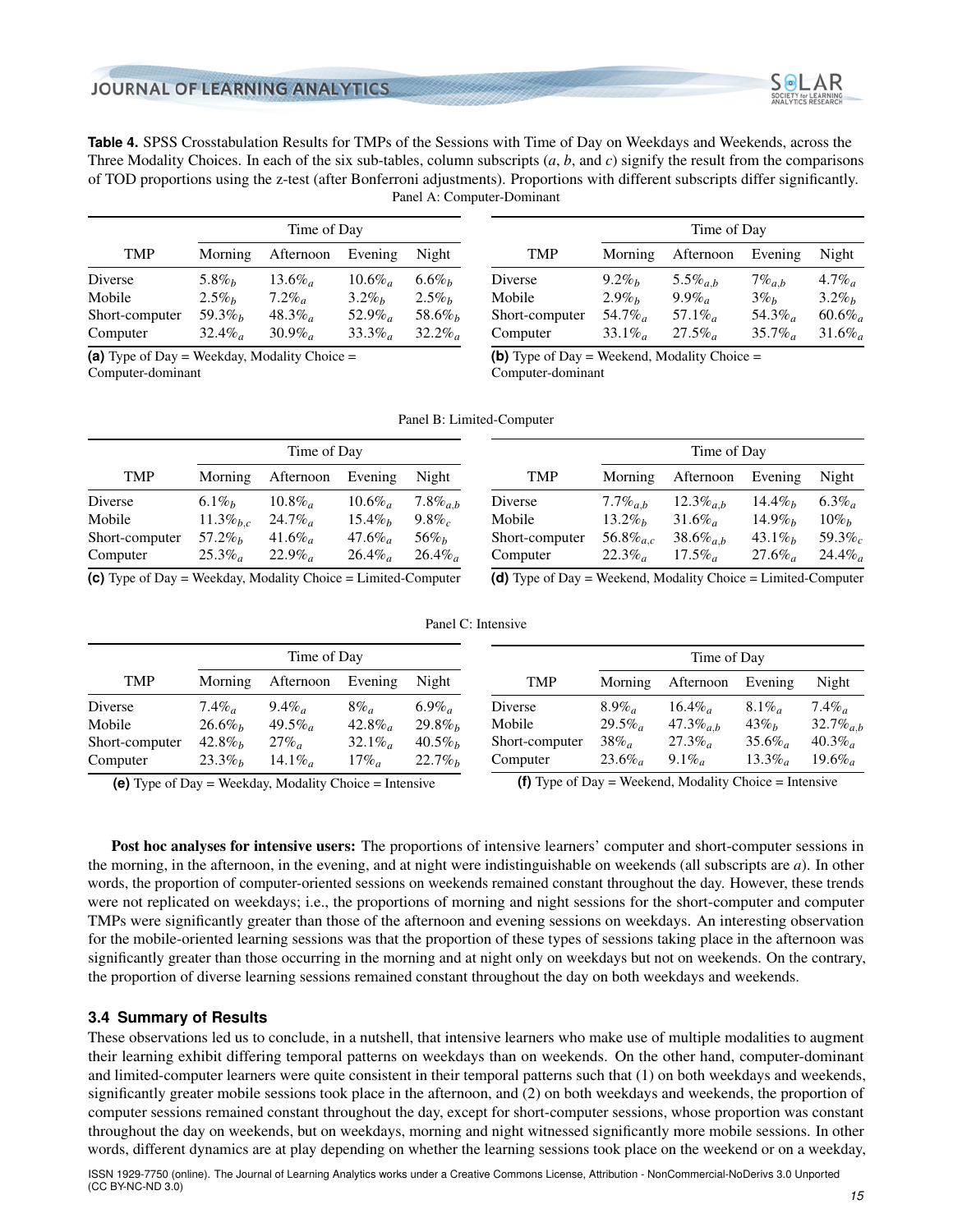

and, thus, there is a potential for personalization of feedback pertaining to the specific TMPs, based not only on time of day but also on day of the week.

## **4. Discussion**

The setting for this work is part of a comprehensive program of research focusing on how the influx of modern devices, such as computers, tablets, and smartphones, from technological advancements in learning are affecting the learning strategies, aptitudes, routines, and ultimately academic achievements of learners. This study advances the previous work by Sher and colleagues [\(2019\)](#page-22-0), which focused on the technological modality's impact on learning outcomes. In this paper, we determine when and how learners access different modalities throughout the day (RQ1) and shed light on how weekend access differs from weekday access (RQ2). In this exploratory study, we looked at differences in students' time flexibility (across time of day and day of the week) and modality flexibility (choice of computers, mobiles, and tablets) in individual activities related to the use of the LMS in two blended courses. We used trace data to determine contextual TOD preferences from usage logs, as opposed to the current paradigm of surveys and questionnaires [\(Romero & Barbera`,](#page-21-3) [2011;](#page-21-3) [Stockwell,](#page-22-1) [2010;](#page-22-1) [Luo, Pan, Choi, &](#page-21-16) [Strobel,](#page-21-16) [2018;](#page-21-16) [Davidson & Ritchie,](#page-20-11) [2016\)](#page-20-11).

While most previous studies had examined the study-time patterns at the granular level of a single modality or a single action, we established a relationship with the sequential patterns of using differing modalities throughout the day. Doing so helped us narrow down the time of day (collapsed into four TOD categories—morning, evening, afternoon, and night) when users are engaged intensively with the learning sessions (longer sessions such as computer sessions) versus when they are spontaneously engaged (e.g., shorter mobile-oriented sessions). Our results revealed that learning sessions from various modalities were significantly associated with the time of day these sessions were carried out. More interestingly, the associations held true for students with varying technological modality choices, i.e., who made extensive use of different modalities to complete their learning activities (computer-dominant and intensive learners), and those who sparingly used them (limited-computer learners). We also revealed that the associations were similar on weekdays and weekends for computer-dominant and limited-computer learners, two groups that are strikingly different in terms of their academic performance, as reported by Sher and colleagues [\(2019\)](#page-22-0).

The temporal patterns discovered in the paper played a major role in shaping our understanding of a learner's choice of a particular modality over another. For instance, learning on a computer usually tends to be far more meticulously planned [\(Stockwell,](#page-22-2) [2013\)](#page-22-2) than for its mobile and tablet counterparts, or for an activity (such as assignments) that might require lesser distraction, which some might say can be introduced by the opportunistic use of mobile phones and tablets in various contexts. Given that the study was situated in the context of programming-oriented courses that consist of coding assignments, we saw that learners with varied modality choices gravitated toward certain times of day, mostly nights, in order to be able to engage in learning sessions on their computers. However, such concrete temporal patterns were visible only for *short* computer sessions. Engagement in long computer sessions was somewhat more consistently dispersed throughout the day for all learners except intensive learners, who demonstrated a preference for night-time. A possible rationale for this finding could be that unlike computer-dominant and limited-computer learners, intensive learners do not rely entirely on computers for all their learning needs and therefore were successful in reserving the use of a specific modality for a specific time-frame during the day. Nevertheless, this finding warrants further qualitative research that should provide a deeper insight into their time-management skills and course-planning strategies and potentially reveal more reliable explanations.

Learning sessions on the mobile phone, on the other hand, which one would assume to be more spontaneous and for small actions only [\(Casany Guerrero et al.,](#page-20-6) [2012\)](#page-20-6), were found to take place mostly in the afternoon (and relatively less at night) across all learners, regardless of their modality choice. This was a surprising finding because it was expected that learners would take advantage of the mobile modality to engage in learning especially in the evening (on their way home, when computer use would be cumbersome, if not entirely impractical), much like the results reported by Song and colleagues [\(2013\)](#page-22-5) and Casany Guerrero and colleagues [\(2012\)](#page-20-6), who found that mobile phone usage was restricted to late-night hours between 8 p.m. and midnight when learners would most probably be in a stationary position (say, at home). Instead, we found that they frequently opted to use the mobile modality in the afternoons during class times. This might suggest that students use mobile phones more on campus when they experience some sort of modality restrictions, perhaps preventing them from accessing their laptops or computers mid-lecture [\(Lee, Ahn, Nguyen, Choi, & Kim,](#page-20-12) [2017\)](#page-20-12). However, we found that a significantly higher use of mobile phones in the afternoon was prevalent on weekends too when the learners may not be experiencing any modality restrictions. This further solidifies our finding that the afternoon time slot is indeed the preferred time for mobile learning sessions. This finding is also partially supported by [Tabuenca, Kalz, Drachsler, and Specht](#page-22-9) [\(2015\)](#page-22-9), who found that students were most active on their mobile phones from 9 a.m. to 3 p.m. They also found the 6 p.m. to 10 p.m. time range (which overlaps with the evening slot defined in our study) to be highly active for students' use of personal mobile devices, but in our study, this was valid only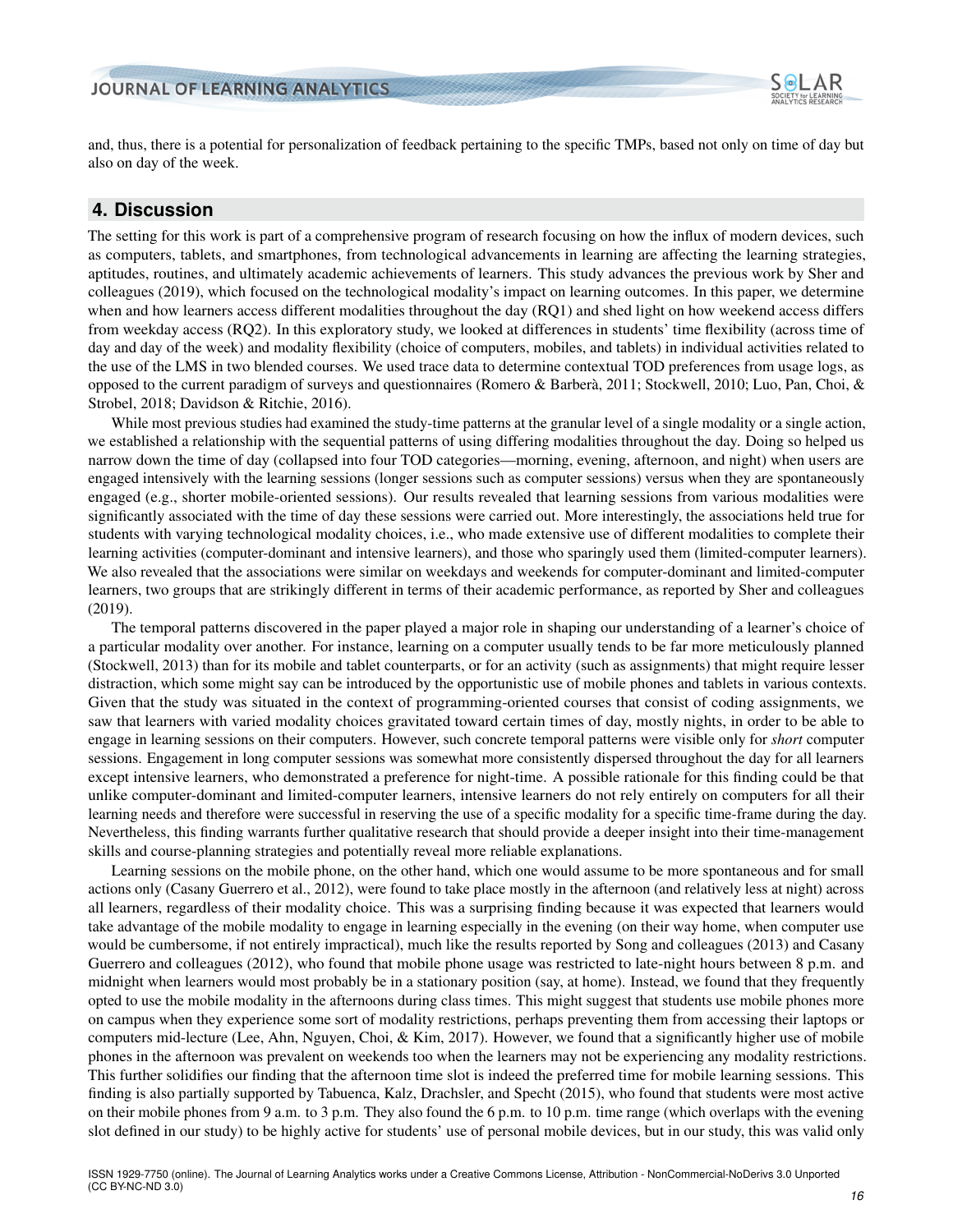for intensive learners, who constitute the majority of mobile users. In fact, for both computer-dominant and limited-computer learners, evening registered lower-intensity mobile learning sessions than morning, afternoon, and night.

#### **4.1 Time of Day and Academic Performance**

The construct of time is a principal component of a student's learning process and, appropriately, time of day has been used as an indicator of quality of learning times (Romero & Barberà, [2011;](#page-21-3) [Blake,](#page-19-5) [1967\)](#page-19-5), and by extension academic performance [\(Gromada & Shewbridge,](#page-20-13) [2016;](#page-20-13) [Romero & Barbera`,](#page-21-17) [2015\)](#page-21-17). Although learners vary in their capacity to organize quality learning time, their time allocations become particularly crucial at the post-secondary level. This is because college settings often comprise fewer hours of structured classroom time, so students' academic success relies on their ability to use time effectively.

While assessing the relation between time of day and academic performance was not the main aim of this study and hence was not studied in depth, we can still draw some conclusions. As Figure [2](#page-7-1) suggests, the learning sessions from two of the main high-performing groups—computer-dominant and intensive—were performed mostly at night. This is in contrast to the observation by [Romero and Barbera`](#page-21-3) [\(2011\)](#page-21-3), where adult e-learners' academic performance was more strongly related to morning and evening. A possible explanation might be the contextual differences introduced by the course settings. Their study looked at fully online learners engaging in a social sciences course, graded based on written assignments. By contrast, the participants in our study were full-time students in programming-oriented courses that required them to spend a fair amount of time working on their programming assignments using specific software on computers. By virtue of our participants being in class for most of their day, evening (and late night) undoubtedly emerged as the preferred time of day for computer-oriented sessions.

Judging one's performance, especially as it relates to the effort exerted, is difficult for many university students. The challenge mainly originates from not knowing how much time other students devote to working on the course. Hence, one possible direction to improve the outcomes for students in the lowest-performing group, i.e., limited-computer users, is to raise their awareness of how much more other students are studying, likely leading to better outcomes. Considering that afternoon and post-afternoon (evening and night) are the highly preferred times for mobile and desktop activities, respectively, and the most closely related to strong academic performers (such as computer-dominant and intensive learners), raising awareness of low-performing students about the connection between more time spent overall and at particular times may lead to self-correction of their patterns. As some students undertake other work or engage elsewhere during the day, pointing out the significant differences in time devoted to studying at night can be a good starting point to adjusting their time allocation. Furthermore, since routines and time commitments on weekdays may be fixed, instructional interventions that promote learners' use of a greater part of their available time on weekends to study in the time-frames observed above may improve learning outcomes. Alternatively, if leveraging temporal patterns associated with high performance fails to offer some feedback or improvement for low-performing students, their routines may need to be assessed since they might be confronting particular challenges because of temporal orientations, defined by their professional and social activities and the digital world. In such scenarios, it might be worth pointing out that *how* they study may be equally or more important to success, compared to *when* they do so.

#### **4.2 Implications for Research and Practice**

Even though some results on TOD preferences were found to vary for certain groups of students, there were also some commonalities across all TMP strategies that can be adapted for practical purposes (such as afternoon for mobile sessions and evening for computer sessions). Further, the underlying idea that the study seeks to promote remains constant; i.e., personalized delivery of learning-related recommendations for each individual learner is possible and also promising. As of now, a typical recommender system cannot aptly judge both the amount and the quality of the time a learner has to engage in a task, thereby wasting both learner time and modality as a true knowledge asset. Our findings can be viewed from the perspective of quality of learning time. That is, given the knowledge of high-quality learning times, students would be able to organize and regulate their activities asynchronously, leading to greater productivity.

While universities do not and cannot systematically consider flexibility of students' time schedule to hold classes, knowledge of their preferred time of day can be leveraged for sending them notifications, reminders on their preferred modality type, or even feedback regarding their academic submissions. Typically, notifications are sent at a random time of day or whatever time has been hard-coded in the LMS app—which might not be based on theoretical/empirical reasoning, both of which might result in undesirable learning impacts [\(Tabuenca et al.,](#page-22-9) [2015;](#page-22-9) [Stockwell,](#page-22-1) [2010\)](#page-22-1). For instance, we observed in the [Stockwell](#page-22-1) [\(2010\)](#page-22-1) study that the push mechanism was used to roll out reminders at 5 p.m. sharp (schedule-based notifications [\(Tabuenca, Kalz,](#page-22-10) Börner, Ternier, & Specht,  $2014$ ) onto students' mobile phones, justifying that evening is when many students commute home. However, the expected outcome was not achieved. The author found no instances of learners acting on the activities within a six-hour period after receiving the email notification from the server. While it may be partly to do with the appropriateness of the content of the messages, as suggested by [Stockwell](#page-22-1) [\(2010\)](#page-22-1), it would not be entirely unpragmatic to think that the timing or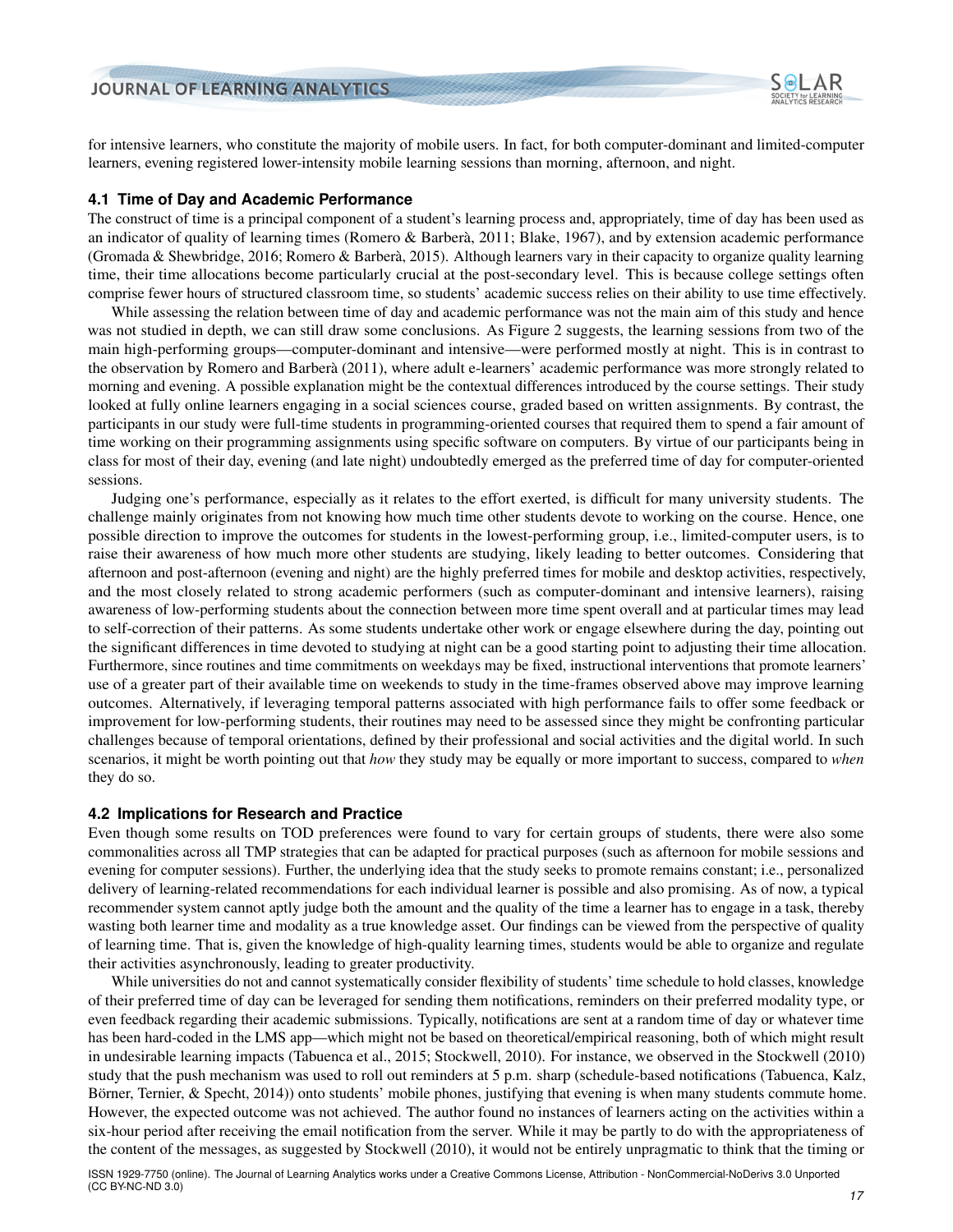

the target modality for pushing these reminders might not have been optimized to suit learner needs. This is especially true since our results report afternoon as the more favourable time for mobile-oriented learning sessions. Therefore, there is a need to embed the practice of research into design of educational technologies, such as LMSs and recommender systems, so that learners are not forced to conform to the global settings the technology offers; it is rather that the technology takes into account their aptitudes, strategies, and context.

The problem experienced in the [Stockwell](#page-22-1) [\(2010\)](#page-22-1) study is a common occurrence in distance and e-learning, mainly because the online (learning management) system is regarded as one that can be used anywhere and anytime, and where the instructional content is delivered without considering whether learners have sufficient time to act on it. This means there is a fair possibility that they might receive it at an *inappropriate* time, say late evening when they are tired [\(Grundspenkis, Lavendels, Novitsky, &](#page-20-14) [Sitikovs,](#page-20-14) [2006\)](#page-20-14) or while commuting [\(Srinivasan, Koehler, & Jin,](#page-22-11) [2018\)](#page-22-11), which in turn results in ineffective learning. Considering that we found some recurrent temporal patterns for learners with varying TMPs, we urge LMS designers to consider them while designing notifications in LMSs and recommender systems. The more flexible, personalized nature of notification time has the potential to shape achievement outcomes in ways that have yet to be clearly understood. A practical implementation of the utility of the modality-time associations that is worth mentioning here was exemplified by Xu and colleagues [\(2008\)](#page-22-7), who used time of day and day of the week (among other variables, such as location and user type) as contextual variables (tracked from user log files) to create an information system. The information system delivered context-aware, application-specific information depending on which device—phone, personal digital assistant, laptop, desktop, wall display—the request was made from. Although the authors do not discuss results from the use of the system, the learning analytics field would benefit from empirical analysis of such systems.

A prominent ongoing debate, in relation to the process of tailoring notification delivery in the aforementioned personalized learning systems, concerns the effects of timing of push notifications—random versus fixed [\(Fischer et al.,](#page-20-15) [2010;](#page-20-15) [Tabuenca](#page-22-9) [et al.,](#page-22-9) [2015;](#page-22-9) [Morrison et al.,](#page-21-18) [2017\)](#page-21-18). Tabuenca and colleagues [\(2015\)](#page-22-9) studied learner perceptions regarding whether mobile notifications should be sent at random or fixed times and found that students preferred the latter over the former, given that it allows them to plan their day. While we agree to and can envision the benefits of not bombarding learners with notifications at random times, we are skeptical of the prospect of fixed-time notifications. Unless modality is taken into consideration, "fixed" time entails sending notifications, at any level of required effort or urgency, to learners at pre-fixed times on all modalities without capitalizing on the unique capabilities that each modality provides. As we observed in our study, significantly different learning patterns emerged based on time of day and modality, so we envision the potential of learning algorithms (for a system's design) that enable the content of notifications to fit with the timing and modality, to ultimately provide timely and actionable feedback. Some recommendations for doing so are discussed next.

Tabuenca and colleagues [\(2015\)](#page-22-9) noted that notifications that foster participation in studying will be acted on the moment learners receive them. Thus, notifications that usually correspond to ongoing activities in the LMS should be delivered in a temporal context and via a modality that maximizes a learner's chances of acting on them. For instance, grade release, informal feedback, and generic tips on planning for self-regulated learning (SRL) require less strain on mental capacities and can be delivered at times when students are not likely engaged in other in-depth learning activity. This could be in the form of a pop-up notification on mobile at the time of otherwise low engagement, say afternoon on a weekday. On the other hand, prompts concerning the performance phase in SRL or any feedback at the "process level" [\(Hattie & Timperley,](#page-20-16) [2007\)](#page-20-16), for instance, where competency assessments must be completed (assignments, exams, quizzes) or prepared for (review resources relevant to the upcoming course assignments), require longer uninterrupted learning sessions. These should, therefore, be sent on the computer when the learner is likely to engage in longer study time, which happens in the evening on weekdays and weekends. An exception to this rule would be learners who incorporate many different modalities in their learning environments, i.e., intensive learners. This group would benefit from such notifications if they were sent in the morning on weekdays or weekends. Finally, prompts from the monitoring activities in the LMS where information is mainly *consumed* rather than *created*, such as tracking self-progress in discussion forums or reading other's discussions, can be delivered on a computer in the morning on weekdays or at night on weekends. Given that a shorter time span is sufficient for such activities, these temporal patterns work even if the learner is not likely to be engaged for a long duration in a study session. In the context of the LMS, the notifications are predominantly initiated by an educator through their actions, such as posting a mark for the assignment, posting a submission comment, changing the deadline, posting updated content, and making an explicit announcement. As educators are working according to their own schedules, they should not be reasonably expected to time their actions to the times that would be the most appropriate to deliver to students, especially not being aware of immediate individual students' online presence. One possibility is to tag the notifications based on their type either automatically (such as release of the grades) or explicitly by an instructor for announcement or assignment comments and deliver those notifications based on policies originating from findings such as ours.

The ability to share and distribute information to learners via learning systems is important for extending learning outside the formal classroom [\(Cheon, Lee, Crooks, & Song,](#page-20-17) [2012\)](#page-20-17). Based on the results of our study, learners' TOD preferences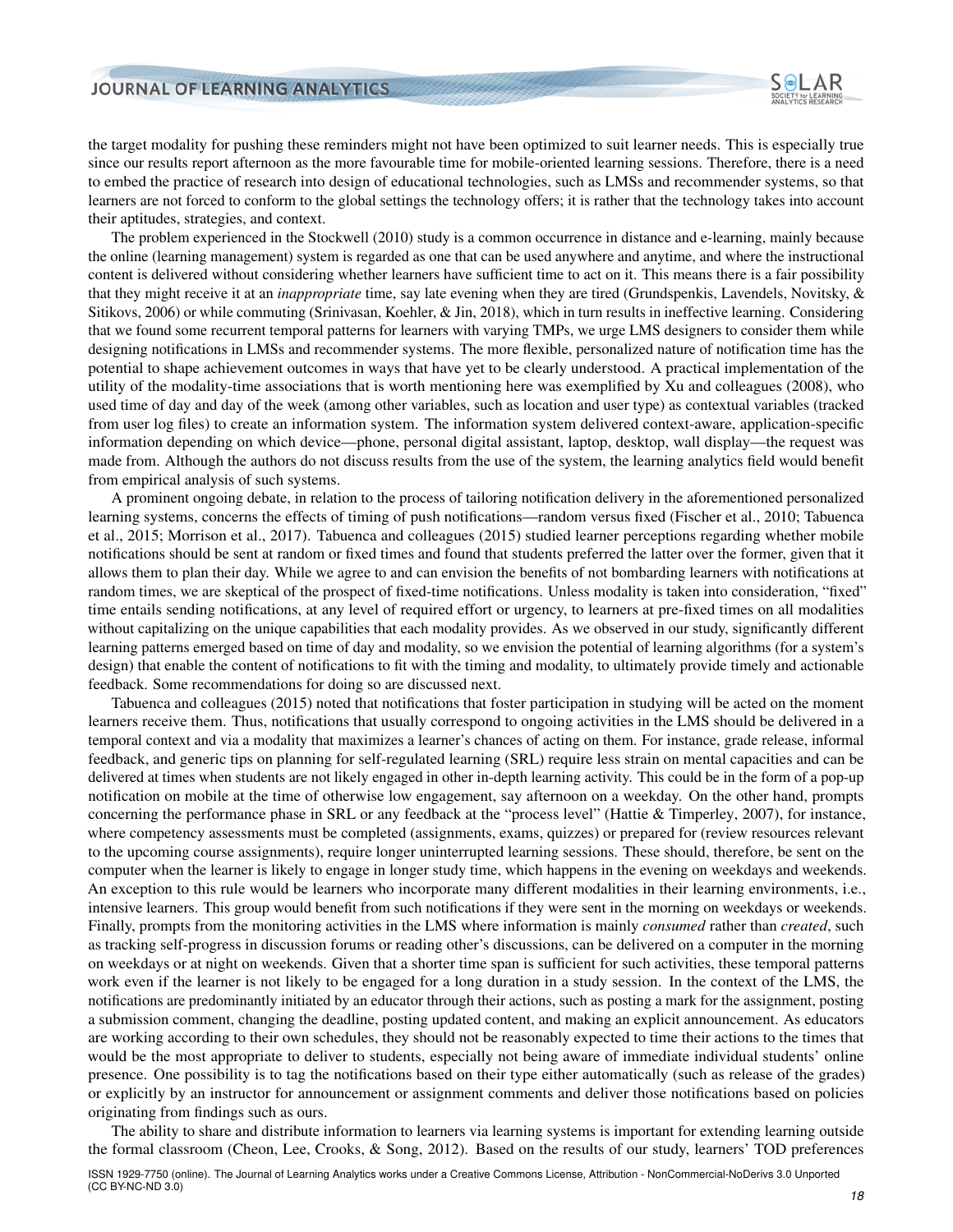

are linked to the sequence of their learning actions on these systems from different devices. This subsequent knowledge is paramount for helping to personalize and make learning available at times that are more suitable to learners—both academically and personally. When talking about the major challenges for enabling personalized learning within a global education system, [Goodyear](#page-20-18) [\(2011\)](#page-20-18) emphasized the need to understand how learning activities are distributed across different contexts, especially since learners continuously need to adapt to diverse environments to accommodate changing (learning) needs. In order to achieve that, we have offered some prescriptions above to help (a) researchers understand the opportunities afforded by the incorporation of varying modalities into learners' active learning environments as they go about their day (in classrooms, at home, and outdoors) and (b) designers understand and conceptualize all temporal aspects of the (mobile/computer/tablet) learning systems to be as effective as possible in delivering the objectives. While we acknowledge that the prescriptions offered are rather limited, we emphasize the need to pursue this line of inquiry to better facilitate students' academic success. Overall, a vast amount of research still needs to be done with respect to the temporal aspects of learning in the presence of novelty devices, and us exploring and finding associations in this paper is just getting one step closer to Goodyear's [\(2011\)](#page-20-18) vision.

#### **4.3 Limitations and Future Work**

While many instructors and LMS designers may have expectations of seamless (even blended) learning as a means of having learners engage in learning activities from different devices at any time and at any place, the observation from the current study is that learners undertake these activities at a range of times. However, there can be some ambiguities depending on how these time periods/day slots were defined, i.e., morning (5 a.m. to noon), afternoon (noon to 6 p.m.), evening (6 p.m. to 9 p.m.), and night (9 p.m. to 5 a.m.), which usually depends on personal lifestyle and culture. Therefore, it would be interesting to see this study replicated across different cultures and with diverse cohorts, such as distance learners, lifelong learners, mature learners, and e-learners, for whom the distribution of the 24 hours of the day into slots might be different.

Second, while the main achievement of this study is that it provides temporal insights into the use of a university LMS from multiple technological modalities, our immediate next steps will involve looking at each learning activity in isolation to study the trajectory of modalities used throughout the day. Doing so would allow us to infer if the TOD preferences are stable across different learning activities. Detecting such insights could therefore help instructors plan lessons and provide personalized support to their students, ultimately increasing productivity. This line of inquiry could also be extended to examine the generalizability of our findings.

Third, since our methodology involves tracking user interaction with the LMS within a programming course, this may raise a concern about the extent to which our results depended on the learning context. Hence, stability of temporal patterns needs to be assessed, taking into consideration other courses with varying course structure in terms of milestone definitions, submission deadlines, and assessment type. Likewise, the influence of the learner's background, demographics, educational context, and study approaches could lead to new insights.

Fourth, for the analyses of this study, the learning sessions comprised actions accumulated across the entire semester, i.e., four months or approximately 120 days. However, the rather low median number of total sessions, for all three student groups, indicates that students may have been working seriously on the course only couple of days a week, not every day. Thus, it would be interesting to see if the distribution of the sessions across the day was uniform throughout the semester or if in fact we could identify clusters of *intensive* days and *keep-in-touch* days, based on the intensity of sessions on that particular day. Moreover, we will also be studying what roles different modalities play for each of these days and the impact on the academic outcome, if any.

Finally, the many methodological choices made as part of this study must be explicitly pointed out for consideration by future researchers. Single sessions (sessions comprising only one action) were eliminated since we were more interested in the sequence of actions rather than individual actions. This was because we wanted to gain insight into general patterns of study sessions, which usually comprise a few different activities undertaken in one sitting. Single actions originate from one modality and thus don't tell us much about whether continued use of a modality was observed for other activities too, after a student completed one activity on a particular modality.

We set the clustering methodology upfront before we knew what the results would look like, and we expected greater variance in the sessions themselves. However, after observing the results, we see that the methodology may have been overly complex. A simple approach may suffice for future research, namely grouping sessions based on two criteria: modality used (computer, mobile, tablet) and session length (short, long), to create six TMPs (e.g., short-computer, long-computer, and short-mobile).

# **5. Conclusion**

With contemporary technology enhanced learning (TEL) environments proliferating at unprecedented rates, there is a gap in our current understanding of the temporal frameworks that are at play when interpreting students' learning activities. In this paper,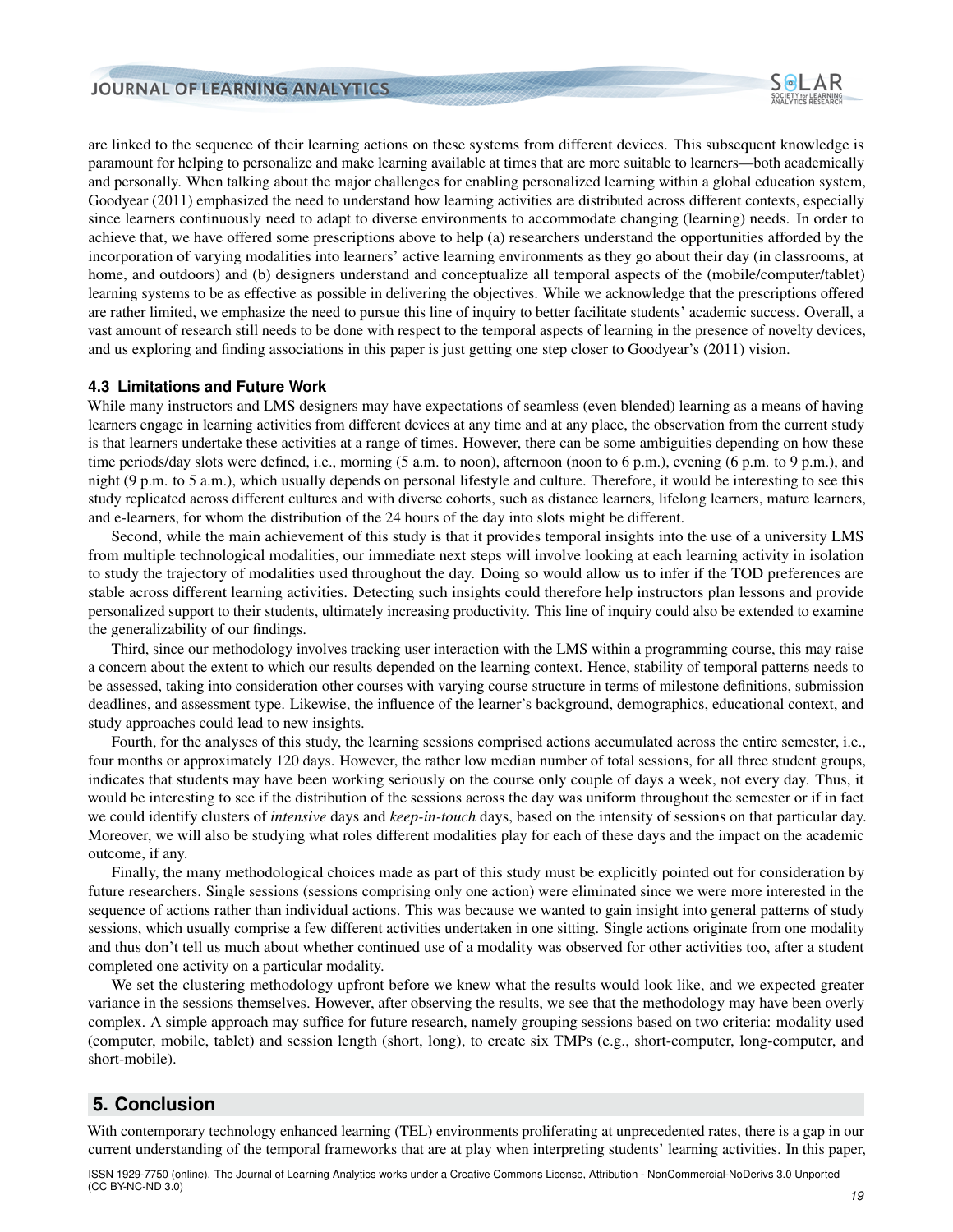

we move one step beyond chronotype to study associations between TOD preferences (such as morning, afternoon, evening, night) and the different modalities (e.g., smartphones, tablets, laptops) present in such environments. That is, the study sought to determine precisely when learners undertook activities on mobile phones and computers to identify differences between the LMS usage patterns with respect to the time of day. Understanding how specific times of day may orient, inform, and/or constrain the unfolding activity is highly relevant and beneficial given the continuously evolving relationship between modern technologies and students' learning environments in this day and age. Moreover, enabling personalized learning systems within TEL environments has a few obstacles, part of which is to understand how learning activities are distributed across differing times during the day (morning, evening, etc.) from various devices.

The results from the study revealed patterns of use indicating that there are quite significant differences in how learners undertake learning using multiple modalities. These differences go beyond simple preferences for one type of modality over the other. Learners typically selected different times of day to engage with the LMS depending on whether the activity required them to use computers or mobiles or whether the session was long or short. For instance, short computer sessions were observed to be more prominent at night (9 p.m. to 5 a.m.) than at other times during the day, and mobile sessions were significantly higher in number in the afternoon (noon to 6 p.m.) than during the rest of the day. Furthermore, preferences on weekdays were found to be different from those on weekends for all students and instead depended on the session's modality profiles and learners' modality choice, among other contextual factors.

Being in a constantly changing environment throughout the day implies that numerous influencing factors surrounding a learner can impact their learning behaviour, their concentration, and ultimately their ability to use a specific modality at a particular time. While there is no control over these TOD aspects, it is important to keep these in mind when considering the implications of pedagogical design, dictating the use of mobile modalities such as smartphones or tablets versus desktop computers. Consequently, we have proposed a personalized notification system that can be seamlessly integrated with the LMS to deliver notifications, based on their type, to a student at the time of day when the student is most likely to be able to act on it.

# **Statement on Ethics**

Informed consent was obtained from all study participants. All collected data was treated confidentially. This research has been approved by the university ethics board (2014s0127).

# **Declaration of Conflicting Interest**

The authors declared no potential conflicts of interest with respect to the research, authorship, and/or publication of this article.

# **Funding**

This research was supported by the Natural Sciences and Engineering Research Council of Canada (NSERC) and the Social Sciences and Humanities Research Council of Canada (SSHRC).

## **References**

- <span id="page-19-1"></span>Ahmad Uzir, N., Gašević, D., Matcha, W., Jovanović, J., & Pardo, A. (2020). Analytics of time management strategies in a flipped classroom. *Journal of Computer Assisted Learning*, *36*(1), 70–88. [https://doi.org/10.1111/](https://doi.org/10.1111/jcal.12392) [jcal.12392](https://doi.org/10.1111/jcal.12392)
- <span id="page-19-3"></span>Arneberg, P., Guardia, L., Keegan, D., Lõssenko, J., Mázár, I., Michels, P., & Rekkedal, T. (2007). Analyses of European megaproviders of E-learning. *Megatrends Project*. [https://www.researchgate.net/publication/](https://www.researchgate.net/publication/264871599_Analyses_of_European_Megaproviders_of_E-learning) 264871599 Analyses of European [Megaproviders](https://www.researchgate.net/publication/264871599_Analyses_of_European_Megaproviders_of_E-learning) of E-learning
- <span id="page-19-0"></span>Barbera, E., Gros, B., & Kirschner, P. (2015). Paradox of time in research on educational technology. *Time & Society*, *24*(1), 96–108. <https://doi.org/10.1177/0961463X14522178>
- <span id="page-19-4"></span>Beasley, T. M., & Schumacker, R. E. (1995). Multiple regression approach to analyzing contingency tables: Post hoc and planned comparison procedures. *The Journal of Experimental Education*, *64*(1), 79–93. [https://doi.org/](https://doi.org/10.1080/00220973.1995.9943797) [10.1080/00220973.1995.9943797](https://doi.org/10.1080/00220973.1995.9943797)
- <span id="page-19-5"></span>Blake, M. (1967). Relationship between circadian rhythm of body temperature and introversion–extraversion. *Nature*, *215*(5103), 896. <https://doi.org/10.1038/215896a0>
- <span id="page-19-2"></span>Boroujeni, M. S., & Dillenbourg, P. (2018). Discovery and temporal analysis of latent study patterns in MOOC interaction sequences. In *Proceedings of the Eighth International Conference on Learning Analytics and Knowledge* (LAK 2018), 5–9 March 2018, Sydney, Australia (pp. 206–215). New York: ACM. [https://doi.org/10.1145/](https://doi.org/10.1145/3170358.3170388) [3170358.3170388](https://doi.org/10.1145/3170358.3170388)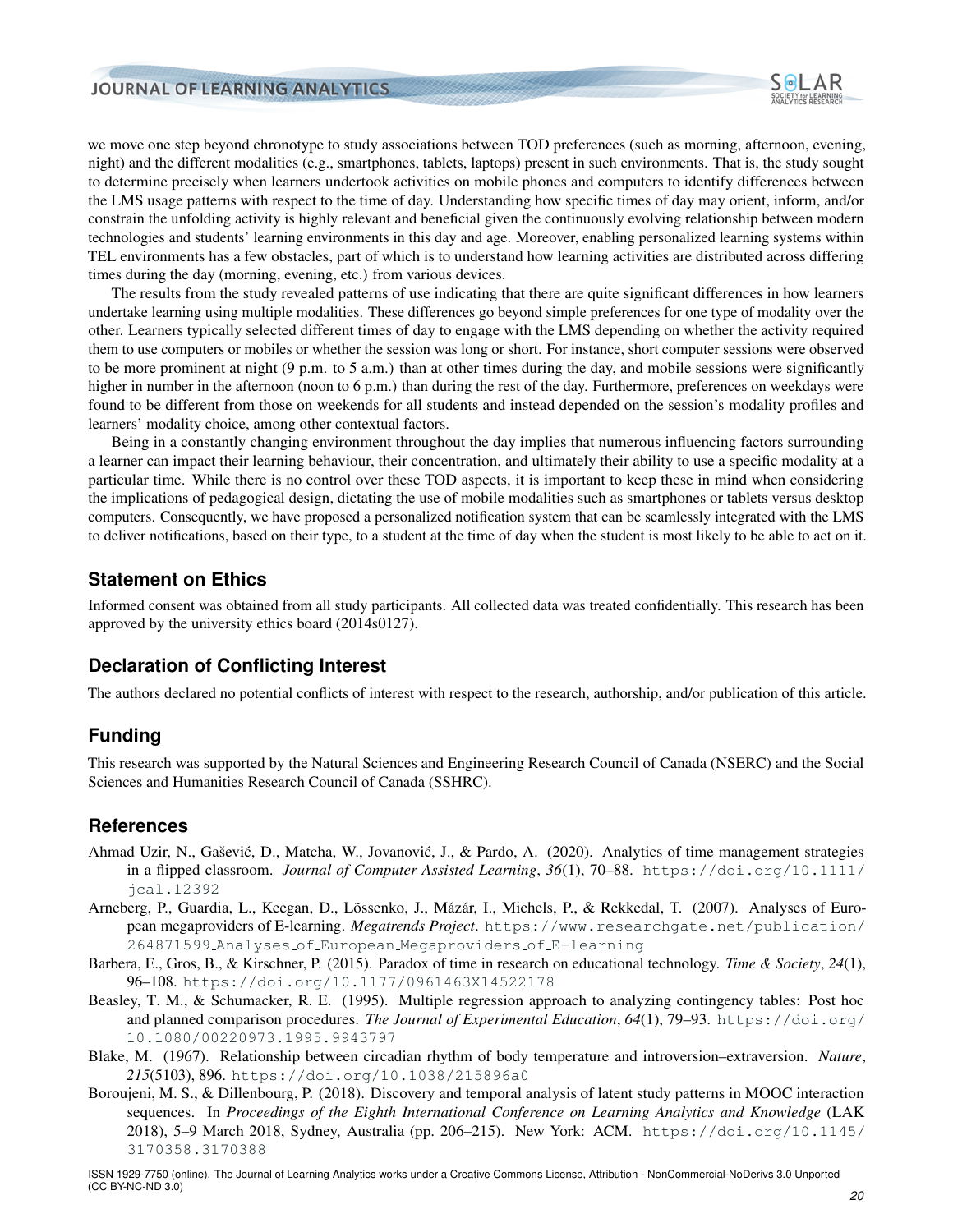

- <span id="page-20-6"></span>Casany Guerrero, M. J., Alier Forment, M., Galanis, N., Mayol Sarroca, E., & Piguillem Poch, J. (2012). Analyzing Moodle/LMS logs to measure mobile access. In *Proceedings of UBICOMM 2012: The Sixth International Conference on Mobile Ubiquitous Computing, Systems, Services and Technologies,* 23–28 September 2012, Barcelona, Spain (pp. 35–40). <https://upcommons.upc.edu/handle/2117/19058>
- <span id="page-20-2"></span>Chen, B., Knight, S., & Wise, A. F. (2018). Critical issues in designing and implementing temporal analytics. *Journal of Learning Analytics*, *5*(1), 1–9. <https://doi.org/10.18608/jla.2018.53.1>
- <span id="page-20-7"></span>Chen, X., Zou, D., Xie, H., & Wang, F. L. (2020). Smart learning environments: A bibliometric analysis. In *Proceedings of the International Conference on Blended Learning* (ICBL 2020), 24–27 August 2020, Bangkok, Thailand (pp. 353–364). [https://doi.org/10.1007/978-3-030-51968-1](https://doi.org/10.1007/978-3-030-51968-1_29) 29
- <span id="page-20-4"></span>Cheng, H. N., Liu, Z., Sun, J., Liu, S., & Yang, Z. (2017). Unfolding online learning behavioral patterns and their temporal changes of college students in SPOCs. *Interactive Learning Environments*, *25*(2), 176–188. [https://doi.org/](https://doi.org/10.1080/10494820.2016.1276082) [10.1080/10494820.2016.1276082](https://doi.org/10.1080/10494820.2016.1276082)
- <span id="page-20-17"></span>Cheon, J., Lee, S., Crooks, S. M., & Song, J. (2012). An investigation of mobile learning readiness in higher education based on the theory of planned behavior. *Computers & Education*, *59*(3), 1054–1064. [https://doi.org/10.1016/](https://doi.org/10.1016/j.compedu.2012.04.015) [j.compedu.2012.04.015](https://doi.org/10.1016/j.compedu.2012.04.015)
- <span id="page-20-11"></span>Davidson, A., & Ritchie, K. L. (2016). The early bird catches the worm! The impact of chronotype and learning style on academic success in university students. *Teaching and Learning Innovations*, *18*, 1–11. [https://journal.lib](https://journal.lib.uoguelph.ca/index.php/tli/article/view/3553) [.uoguelph.ca/index.php/tli/article/view/3553](https://journal.lib.uoguelph.ca/index.php/tli/article/view/3553)
- <span id="page-20-10"></span>Duck, S., Rutt, D. J., Hoy, M., & Strejc, H. H. (1991). Some evident truths about conversations in everyday relationships: All communications are not created equal. *Human Communication Research*, *18*(2), 228–267. [https://doi.org/](https://doi.org/10.1111/j.1468-2958.1991.tb00545.x) [10.1111/j.1468-2958.1991.tb00545.x](https://doi.org/10.1111/j.1468-2958.1991.tb00545.x)
- <span id="page-20-15"></span>Fischer, J. E., Yee, N., Bellotti, V., Good, N., Benford, S., & Greenhalgh, C. (2010). Effects of content and time of delivery on receptivity to mobile interruptions. In *Proceedings of the 12th International Conference on Human Computer Interaction with Mobile Devices and Services* (MobileHCI '10), 7–10 September 2010, Lisbon, Portugal (pp. 103–112). New York: ACM. <https://doi.org/10.1145/1851600.1851620>
- <span id="page-20-9"></span>Gabadinho, A., Ritschard, G., Mueller, N. S., & Studer, M. (2011). Analyzing and visualizing state sequences in R with TraMineR. *Journal of Statistical Software*, *40*(4), 1–37. <https://doi.org/10.18637/jss.v040.i04>
- <span id="page-20-18"></span>Goodyear, P. (2011). Emerging methodological challenges for educational research. In L. Markauskaite, P. Freebody, & J. Irwin (Eds.), *Methodological Choice and Design* (pp. 253–266). Springer. [https://doi.org/10.1007/](https://doi.org/10.1007/978-90-481-8933-5_22) [978-90-481-8933-5](https://doi.org/10.1007/978-90-481-8933-5_22) 22
- <span id="page-20-3"></span>Greiff, S., Scherer, R., & Kirschner, P. A. (2017). Some critical reflections on the special issue: Current innovations in computer-based assessments. *Computers in Human Behavior*, *76*, 715–718. [https://doi.org/10.1016/](https://doi.org/10.1016/j.chb.2017.08.019) [j.chb.2017.08.019](https://doi.org/10.1016/j.chb.2017.08.019)
- <span id="page-20-13"></span>Gromada, A., & Shewbridge, C. (2016). Student learning time. In *OECD Education Working Papers.* OECD iLibrary. <https://doi.org/10.1787/5jm409kqqkjh-en>
- <span id="page-20-14"></span>Grundspenkis, J., Lavendels, J., Novitsky, L., & Sitikovs, V. (2006). Compatibility of the principles of computer-based and classical teachings. In *Proceeding of IADIS International Conference Web Based Communities 2006,* 26–28 February 2006, San Sebastian, Spain (pp. 335–339).
- <span id="page-20-16"></span>Hattie, J., & Timperley, H. (2007). The power of feedback. *Review of Educational Research*, *77*(1), 81–112. [https://](https://doi.org/10.3102/003465430298487) [doi.org/10.3102/003465430298487](https://doi.org/10.3102/003465430298487)
- <span id="page-20-0"></span>Itzek-Greulich, H., Randler, C., & Vollmer, C. (2016). The interaction of chronotype and time of day in a science course: Adolescent evening types learn more and are more motivated in the afternoon. *Learning and Individual Differences*, *51*, 189–198. <https://doi.org/10.1016/j.lindif.2016.09.013>
- <span id="page-20-1"></span>Knight, S., Wise, A. F., & Chen, B. (2017). Time for change: Why learning analytics needs temporal analysis. *Journal of Learning Analytics*, *4*(3), 7–17. <https://doi.org/10.18608/jla.2017.43.2>
- <span id="page-20-5"></span>Kolari, S., Savander-Ranne, C., & Viskari, E.-L. (2008). Learning needs time and effort: A time-use study of engineering students. *European Journal of Engineering Education*, *33*(5-6), 483–498. [https://doi.org/10.1080/](https://doi.org/10.1080/03043790802564046) [03043790802564046](https://doi.org/10.1080/03043790802564046)
- <span id="page-20-8"></span>Kovanović, V., Gašević, D., Joksimović, S., Hatala, M., & Adesope, O. (2015). Analytics of communities of inquiry: Effects of learning technology use on cognitive presence in asynchronous online discussions. *The Internet and Higher Education*, *27*, 74–89. <https://doi.org/10.1016/j.iheduc.2015.06.002>
- <span id="page-20-12"></span>Lee, H., Ahn, H., Nguyen, T. G., Choi, S.-W., & Kim, D. J. (2017). Comparing the self-report and measured smartphone usage of college students: A pilot study. *Psychiatry Investigation*, *14*(2), 198. [https://doi.org/10.4306/](https://doi.org/10.4306/pi.2017.14.2.198) [pi.2017.14.2.198](https://doi.org/10.4306/pi.2017.14.2.198)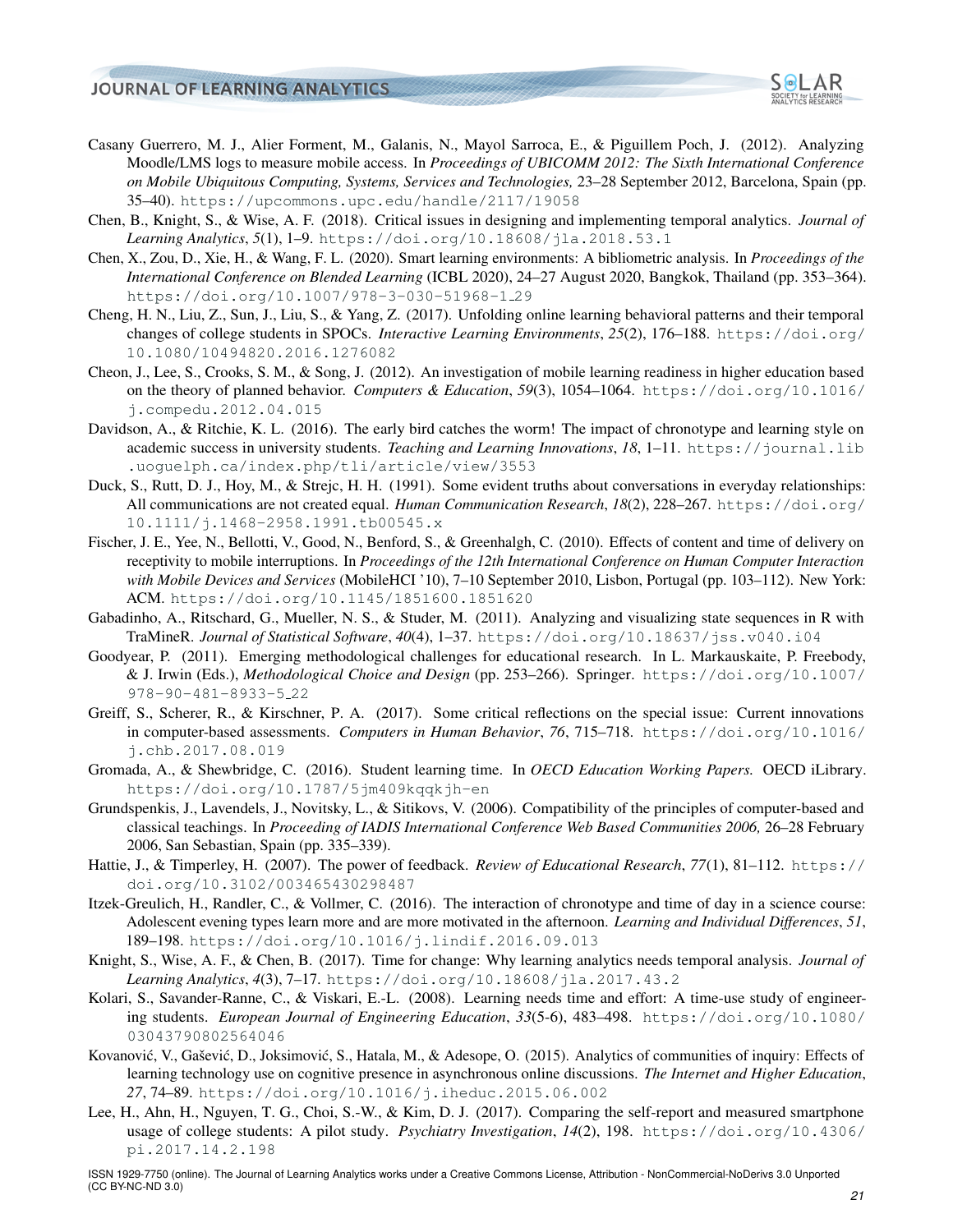

- <span id="page-21-5"></span>Leeuwen, A. v., Bos, N., Ravenswaaij, H. v., & Oostenrijk, J. v. (2019). The role of temporal patterns in students' behavior for predicting course performance: A comparison of two blended learning courses. *British Journal of Educational Technology*, *50*(2), 921–933. <https://doi.org/10.1111/bjet.12616>
- <span id="page-21-9"></span>Lima, R. H., El-Bishouty, M. M., & Graf, S. (2013). A framework for automatic identification and visualization of mobile device functionalities and usage. In A. Holzinger & G. Pasi (Eds.), *Human-Computer Interaction and Knowledge Discovery in Complex, Unstructured, Big Data* (pp. 148–159). Springer. [https://doi.org/10.1007/978-3](https://doi.org/10.1007/978-3-642-39146-0_14)  $-642-39146-0.14$  $-642-39146-0.14$
- <span id="page-21-1"></span>Loureiro, F., & Garcia-Marques, T. (2015). Morning or evening person? Which type are you? Self-assessment of chronotype. *Personality and Individual Differences*, *86*, 168–171. <https://doi.org/10.1016/j.paid.2015.06.022>
- <span id="page-21-16"></span>Luo, Y., Pan, R., Choi, J. H., & Strobel, J. (2018). Effects of chronotypes on students' choice, participation, and performance in online learning. *Journal of Educational Computing Research*, *55*(8), 1069–1087. [https://doi.org/10.1177/](https://doi.org/10.1177/0735633117697729) [0735633117697729](https://doi.org/10.1177/0735633117697729)
- <span id="page-21-13"></span>Lust, G., Elen, J., & Clarebout, G. (2013). Regulation of tool-use within a blended course: Student differences and performance effects. *Computers & Education*, *60*(1), 385–395. <https://doi.org/10.1016/j.compedu.2012.09.001>
- <span id="page-21-14"></span>MacDonald, P. L., & Gardner, R. C. (2000). Type I error rate comparisons of post hoc procedures for I j chi-square tables. *Educational and Psychological Measurement*, *60*(5), 735–754. <https://doi.org/10.1177/00131640021970871>
- <span id="page-21-12"></span>Macfadyen, L. P., & Dawson, S. (2010). Mining LMS data to develop an "early warning system" for educators: A proof of concept. *Computers & Education*, *54*(2), 588–599. <https://doi.org/10.1016/j.compedu.2009.09.008>
- <span id="page-21-6"></span>Malmberg, J., Järvelä, S., & Järvenoja, H. (2017). Capturing temporal and sequential patterns of self-, co-, and socially shared regulation in the context of collaborative learning. *Contemporary Educational Psychology*, *49*, 160–174. <https://doi.org/10.1016/j.cedpsych.2017.01.009>
- <span id="page-21-7"></span>McGorry, S. Y. (2003). Measuring quality in online programs. *The Internet and Higher Education*, *6*(2), 159–177. [https://](https://doi.org/10.1016/S1096-7516(03)00022-8) [doi.org/10.1016/S1096-7516\(03\)00022-8](https://doi.org/10.1016/S1096-7516(03)00022-8)
- <span id="page-21-18"></span>Morrison, L. G., Hargood, C., Pejovic, V., Geraghty, A. W., Lloyd, S., Goodman, N., . . . Yardley, L. (2017). The effect of timing and frequency of push notifications on usage of a smartphone-based stress management intervention: An exploratory trial. *PloS one*, *12*(1), e0169162. <https://doi.org/10.1371/journal.pone.0169162>
- <span id="page-21-10"></span>Parsons, D. (2016). The future of mobile learning and implications for education and training. In K. Alshahrani & M. Ally (Eds.), *Transforming Education in the Gulf Region.* Taylor & Francis. [https://www.taylorfrancis.com/chapters/edit/10.4324/9781315621586-26/future](https://www.taylorfrancis.com/chapters/edit/10.4324/9781315621586-26/future-mobile-learning-implications-education-training-david-parsons) [-mobile-learning-implications-education-training-david-parsons](https://www.taylorfrancis.com/chapters/edit/10.4324/9781315621586-26/future-mobile-learning-implications-education-training-david-parsons)
- <span id="page-21-0"></span>Pomerantz, J., & Brooks, D. C. (2017). *ECAR Study of Faculty and Information Technology, 2017* (Tech. Rep.). [https://library.educause.edu/resources/2017/10/ecar-study-of-faculty-and](https://library.educause.edu/resources/2017/10/ecar-study-of-faculty-and-information-technology-2017) [-information-technology-2017](https://library.educause.edu/resources/2017/10/ecar-study-of-faculty-and-information-technology-2017)
- <span id="page-21-2"></span>Randler, C., & Frech, D. (2006). Correlation between morningness–eveningness and final school leaving exams. *Biological Rhythm Research*, *37*(3), 233–239. <https://doi.org/10.1080/09291010600645780>
- <span id="page-21-11"></span>Rogers, Y., Connelly, K., Hazlewood, W., & Tedesco, L. (2010). Enhancing learning: A study of how mobile devices can facilitate sensemaking. *Personal and Ubiquitous Computing*, *14*(2), 111–124. [https://doi.org/10.1007/](https://doi.org/10.1007/s00779-009-0250-7) [s00779-009-0250-7](https://doi.org/10.1007/s00779-009-0250-7)
- <span id="page-21-3"></span>Romero, M., & Barberà, E. (2011). Quality of e-learners' time and learning performance beyond quantitative time-on-task. *The International Review of Research in Open and Distributed Learning*, *12*(5), 125–137. [https://doi.org/](https://doi.org/10.19173/irrodl.v12i5.999) [10.19173/irrodl.v12i5.999](https://doi.org/10.19173/irrodl.v12i5.999)
- <span id="page-21-17"></span>Romero, M., & Barberà, E. (2015). Lifelong learners and teachers' time-management competency in e-learning. In M. Ally & B. H. Khan (Eds.), *International Handbook of E-Learning* (Vol. 2: Implementation and Case Studies). Routledge. [https://www.taylorfrancis.com/chapters/edit/10.4324/9781315760902-13/](https://www.taylorfrancis.com/chapters/edit/10.4324/9781315760902-13/lifelong-learners-teachers-time-management-competency-learning-margarida-romero-elena-barber%C3%A0?context=ubx&refId=7a3d6608-7ec0-45d2-8f97-310d66302e38) [lifelong-learners-teachers-time-management-competency-learning-margarida-romero](https://www.taylorfrancis.com/chapters/edit/10.4324/9781315760902-13/lifelong-learners-teachers-time-management-competency-learning-margarida-romero-elena-barber%C3%A0?context=ubx&refId=7a3d6608-7ec0-45d2-8f97-310d66302e38) [-elena-barber%C3%A0?context=ubx&refId=7a3d6608-7ec0-45d2-8f97-310d66302e38](https://www.taylorfrancis.com/chapters/edit/10.4324/9781315760902-13/lifelong-learners-teachers-time-management-competency-learning-margarida-romero-elena-barber%C3%A0?context=ubx&refId=7a3d6608-7ec0-45d2-8f97-310d66302e38)
- <span id="page-21-4"></span>Saqr, M., Nouri, J., & Fors, U. (2019). Time to focus on the temporal dimension of learning: A learning analytics study of the temporal patterns of students' interactions and self-regulation. *International Journal of Technology Enhanced Learning*, *11*(4), 398–412. <https://doi.org/10.1504/ijtel.2019.102549>
- <span id="page-21-15"></span>Sharpe, D. (2015). Chi-square test is statistically significant: Now what? *Practical Assessment, Research, and Evaluation, Article 8*, *20*. <https://doi.org/10.7275/tbfa-x148>
- <span id="page-21-8"></span>Sharples, M. (2015). Making sense of context for mobile learning. In J. Traxler & A. Kukulska-Hulme (Eds.), *Mobile Learning* (pp. 154–167). Routledge. [https://www.taylorfrancis.com/chapters/edit/10.4324/](https://www.taylorfrancis.com/chapters/edit/10.4324/9780203076095-9/making-sense-context-mobile-learning-mike-sharples) [9780203076095-9/making-sense-context-mobile-learning-mike-sharples](https://www.taylorfrancis.com/chapters/edit/10.4324/9780203076095-9/making-sense-context-mobile-learning-mike-sharples)

ISSN 1929-7750 (online). The Journal of Learning Analytics works under a Creative Commons License, Attribution - NonCommercial-NoDerivs 3.0 Unported (CC BY-NC-ND 3.0)